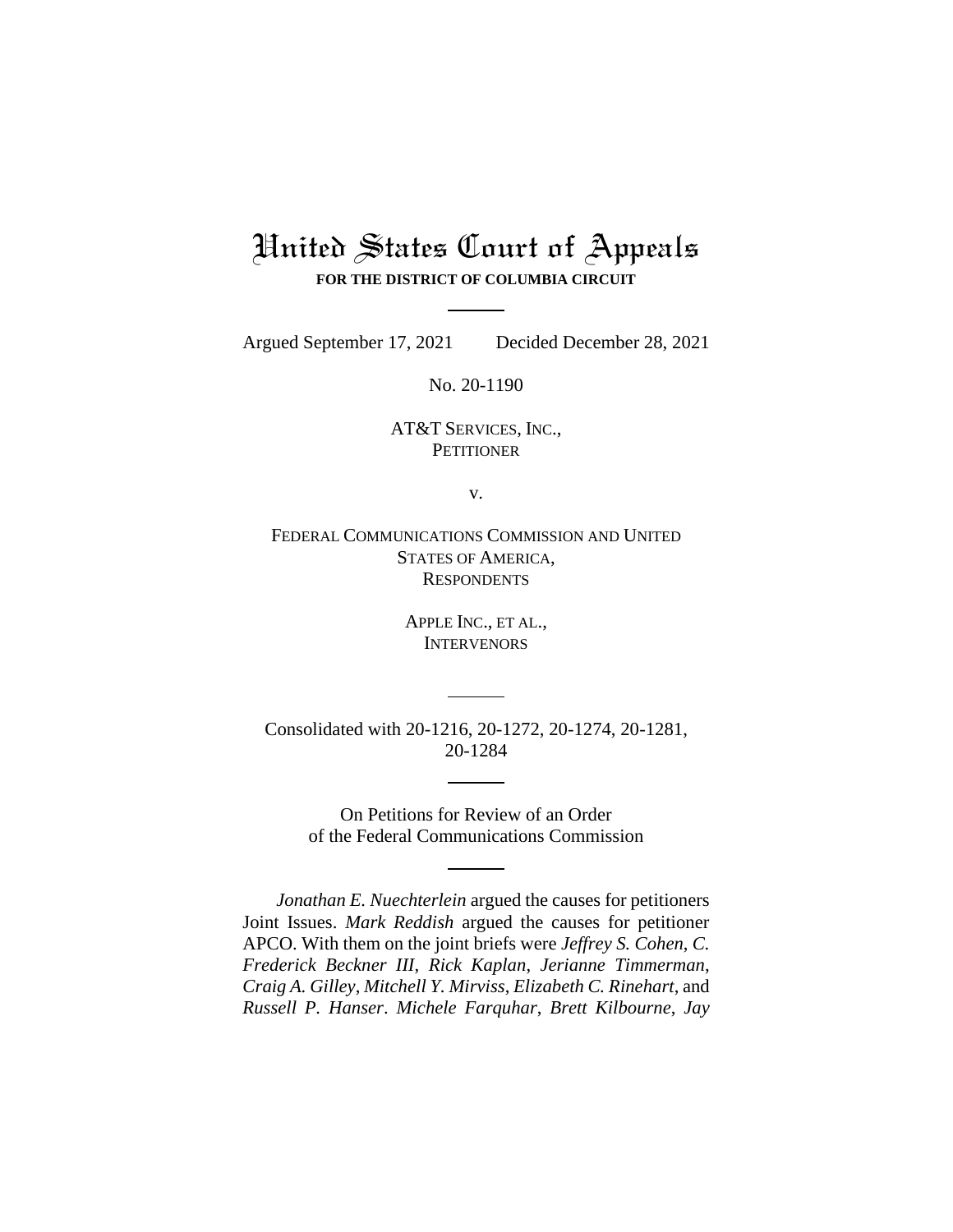*Morrison*, *Brian W. Murray*, *Delia D. Patterson*, *Christopher T. Shenk*, and *Ian D. Volner* entered appearances.

*Trey Hanbury* and *Jessica L. Ellsworth* were on the brief for *amicus curiae* Southern Company Services, Inc. in support of petitioners.

*James M. Carr*, Counsel, Federal Communications Commission, argued the cause for respondents. With him on the brief were *Daniel E. Haar* and *Robert J. Wiggers*, Attorneys, U.S. Department of Justice, *Jacob M. Lewis*, Associate General Counsel, Federal Communications Commission, and *Thaila K. Sundaresan*, Counsel. *Richard K. Welch*, Deputy Associate General Counsel, and *Adam Crews*, Counsel, entered appearances.

*Christopher J. Wright* argued the cause for intervenors. With him on the joint brief were *David Paul Murray*, *Russell H. Fox*, *Robert G. Kidwell*, *Paul J. Caritj*, and *Jason Neal* in support of respondents. *Rick C. Chessen* and *Neal M. Goldberg* entered appearances.

*Matthew A. Brill* and *Matthew T. Murchison* were on the brief for *amicus curiae* Cable Television Laboratories, Inc. in support of respondents.

*Andrew Jay Schwartzman* and *Harold Feld* were on the brief for *amici curiae* Public Knowledge, et al. in support of respondents.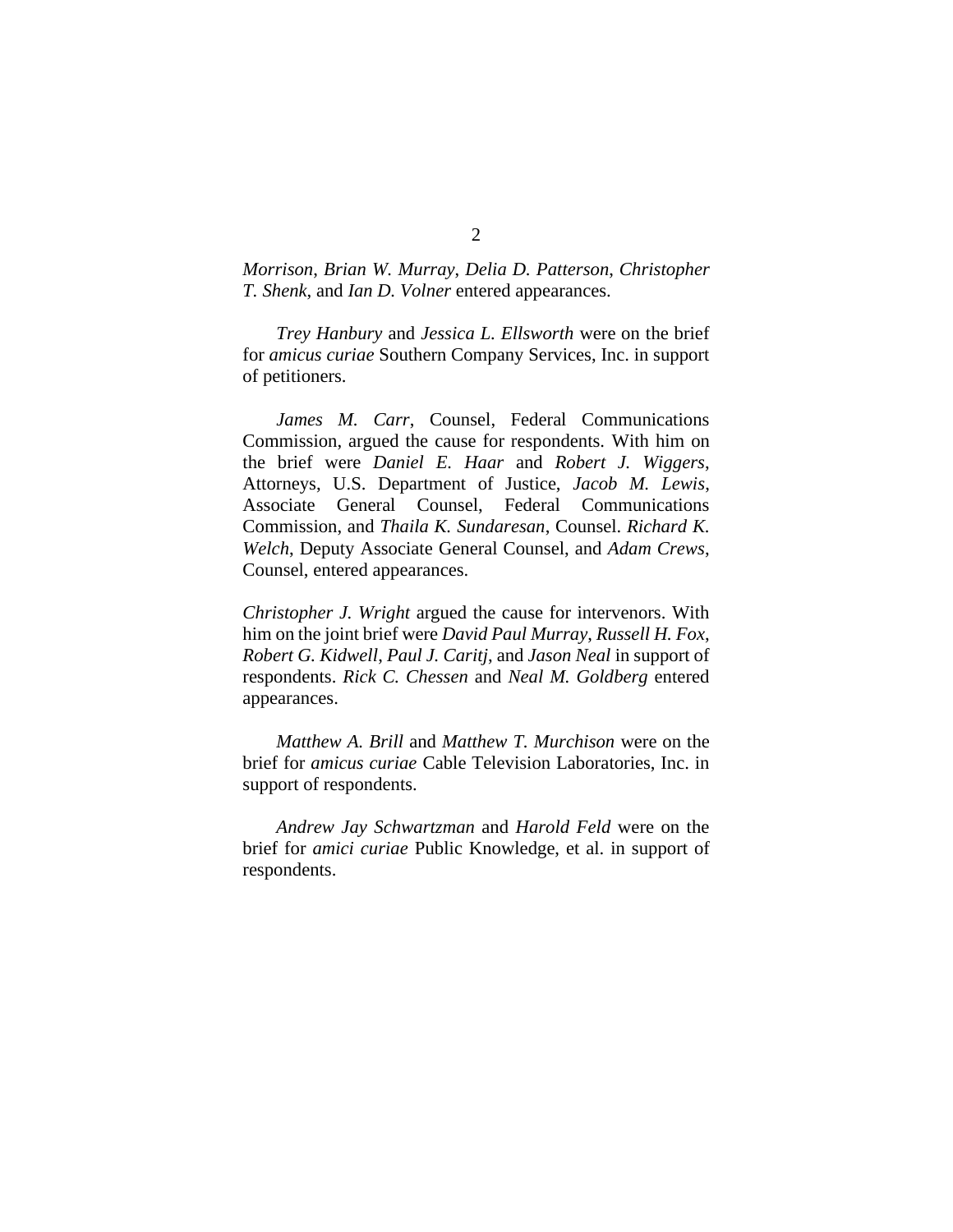## Before: TATEL, MILLETT, and WALKER, *Circuit Judges*.

### Opinion for the Court filed by *Circuit Judge* TATEL.

TATEL, *Circuit Judge*: By order dated April 24, 2020, the Federal Communications Commission opened the 6 gigahertz (GHz) band of radiofrequency spectrum to unlicensed devices—routers and the devices they connect to, such as smartphones, laptops, and tablets. In doing so, the Commission required that such unlicensed devices be designed and operated to prevent harmful interference with licensees now using the 6 GHz band, i.e., commercial communications providers, electric utilities, public safety services, and network broadcasters. Those licensees, emphasizing that existing uses of the band involve vital public safety and critical infrastructure, argue that harmful interference could nonetheless occur and that the Order therefore runs afoul of both the Communications Act of 1934 and the Administrative Procedure Act. But as explained in this opinion, petitioners have failed to provide a basis for questioning the Commission's conclusion that the Order will protect against a significant risk of harmful interference, just the kind of highly technical determination to which we owe considerable deference. We therefore deny the petitions for review in all respects save one. The exception relates to the petition brought by licensed radio and television broadcasters using the 6 GHz band. Because the Commission failed adequately to respond to their request that it reserve a sliver of that band exclusively for mobile licensees, we remand to the Commission for further explanation on that point.

## **I.**

Many users of the radiofrequency spectrum operate by transmitting information through microwaves—short waves of 890 megahertz (MHz) or higher. *See* 47 C.F.R. § 101.3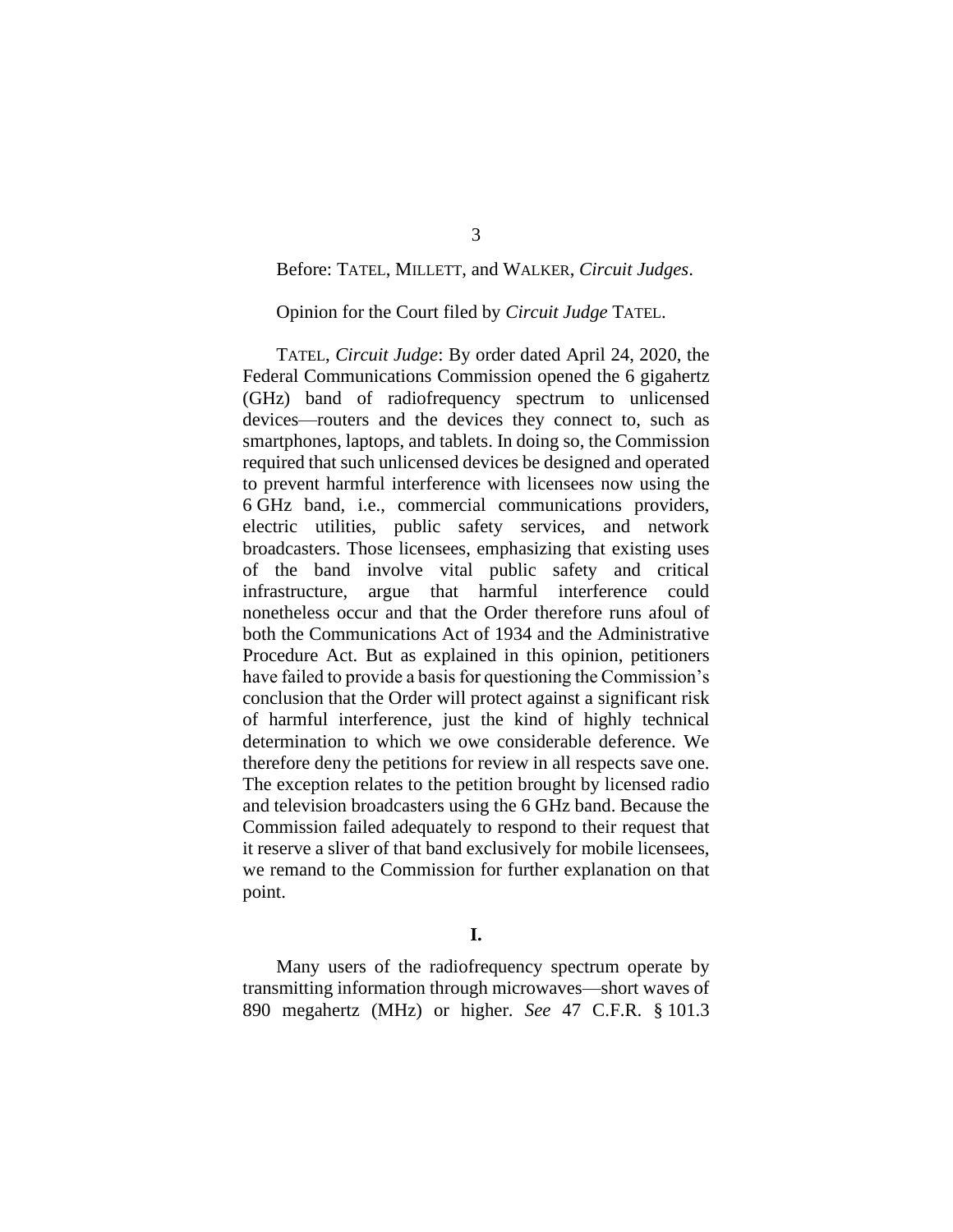(defining microwave frequencies). To prevent such users from interfering with one another, the Federal Communications Commission, pursuant to its authority under the Communications Act of 1934, 47 U.S.C. § 151 et seq. ("Communications Act"), awards licenses to operate in specific frequency ranges, or "bands." *See id.* §§ 151, 301 (creating the Commission to carry out the Act's provisions and providing for licensing).

Historically, the 6 GHz band, comprising frequencies between 5.925 and 7.125 GHz, has been reserved for licensed users that "support a variety of critical services provided by utilities, commercial and private entities, and public safety agencies." Unlicensed Use of the 6 GHz Band; Expanding Flexible Use in Mid-Band Spectrum Between 3.7 and 24 GHz, 35 FCC Rcd. 3852, 3855 ¶ 7 (2020) ("Order"). Some of these licensees transmit signals through a "fixed-microwave system," in which "a transmitter on one tower beams 6 GHz signals to a receiver on another tower within its line of sight." Pet'rs' Br. 3. Fixed microwave systems support "emergency 911 dispatch and other public safety operations," *id.*; "commercial wireless providers," Order ¶ 7; and "links for coordination of railroad train movements, control of natural gas and oil pipelines, management of electric grids, and longdistance telephone service," *id.* In addition to fixed microwave users, other 6 GHz band licensees operate on a mobile basis. They employ transmitters and receivers affixed to portable bases, like news vans and broadcasting cameras, and send programing from remote locations back to studios. Still others employ mobile transmitters to support wireless microphones and backstage communications.

Several decades ago, the Commission, charged by Congress to "generally encourage the larger and more effective use of" the spectrum, 47 U.S.C.  $\S 303(g)$ , opened the 2.4 GHz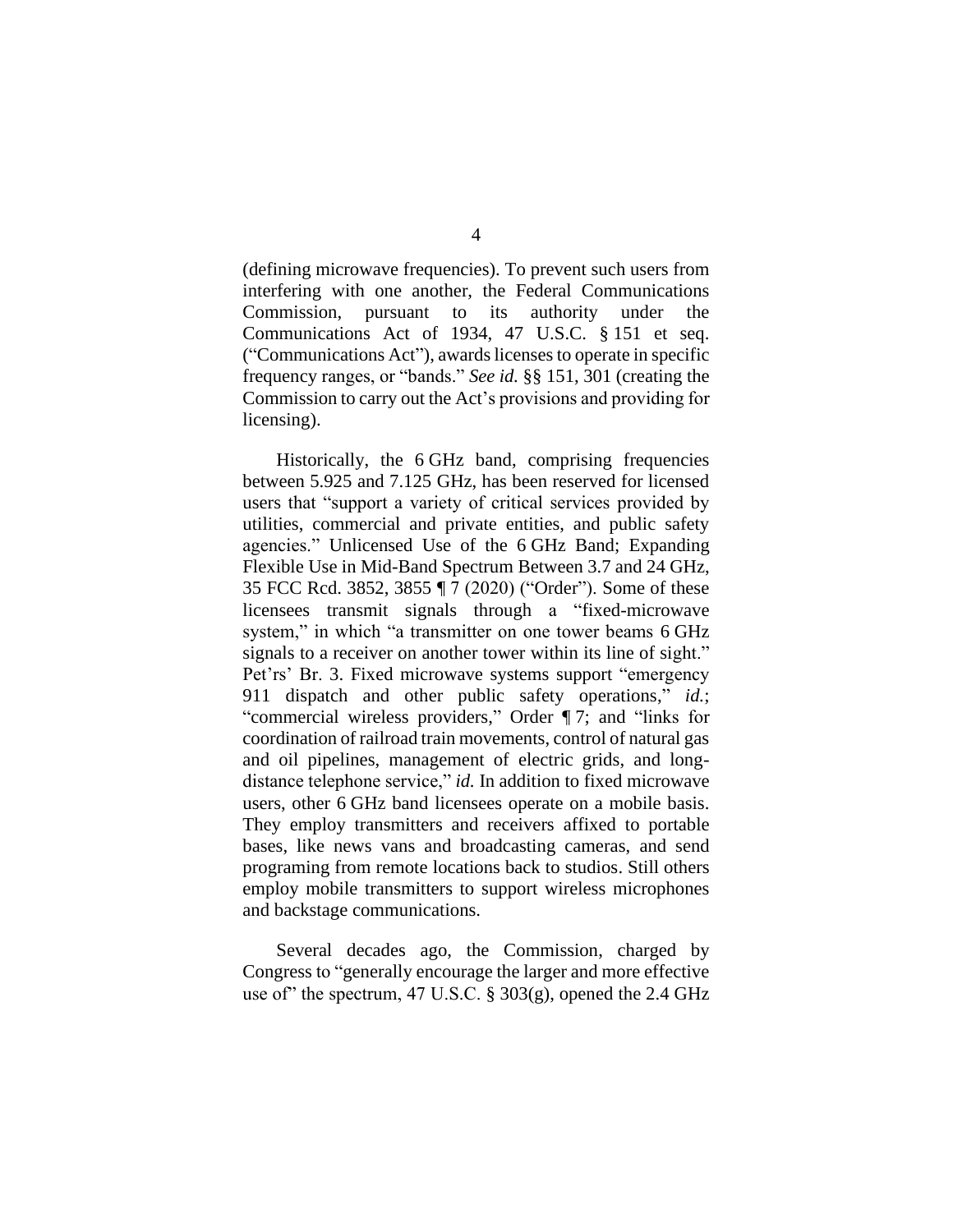and certain other bands to unlicensed radiofrequency transmitters. Today, these devices include routers and the smartphones, laptops, and tablets they support. Such devices, however, must refrain from causing "harmful interference" with licensed users. 47 C.F.R. § 15.5(b)–(c); *see also*  Additional Spectrum for Unlicensed Devices Below 900 MHz and in the 3 GHz Band, No. 02-380, FCC-02-328 ¶¶ 3–4 (Dec. 11, 2002) (describing the history of unlicensed operation). Commission regulations define "harmful interference" as interference that "endangers the functioning of a radio navigation service or of other safety services or seriously degrades, obstructs or repeatedly interrupts radiocommunications service." 47 C.F.R. § 15.3(m). If harmful interference occurs, the Commission may order the interfering user to cease operations. *Id.* § 15.5(c) ("The operator of a radio frequency device shall be required to cease operating the device upon notification by a Commission representative that the device is causing harmful interference."); *see also id.*  § 15.15(c) ("[O]perators [of unlicensed devices] are required to cease operation should harmful interference occur to authorized users.").

The Commission's opening of the radiofrequency spectrum for unlicensed uses has taken on new import in recent years because of a boom in unlicensed devices that use Wi-Fi and Bluetooth technology. *See* Order *¶* 1. Such devices include internet "access points" (e.g., routers) and the myriad "client devices" that connect to them, like smartphones, tablets, and laptops. *Id.* ¶¶ 3, 12. Because these devices transmit large amounts of data, they require access to wide bands of the spectrum. "The demand for wireless broadband," according to the Commission, "continues to grow at a phenomenal pace;" by 2024, a smartphone's average data use is projected to grow almost sixfold relative to 2018 data levels. *Id.* ¶ 2.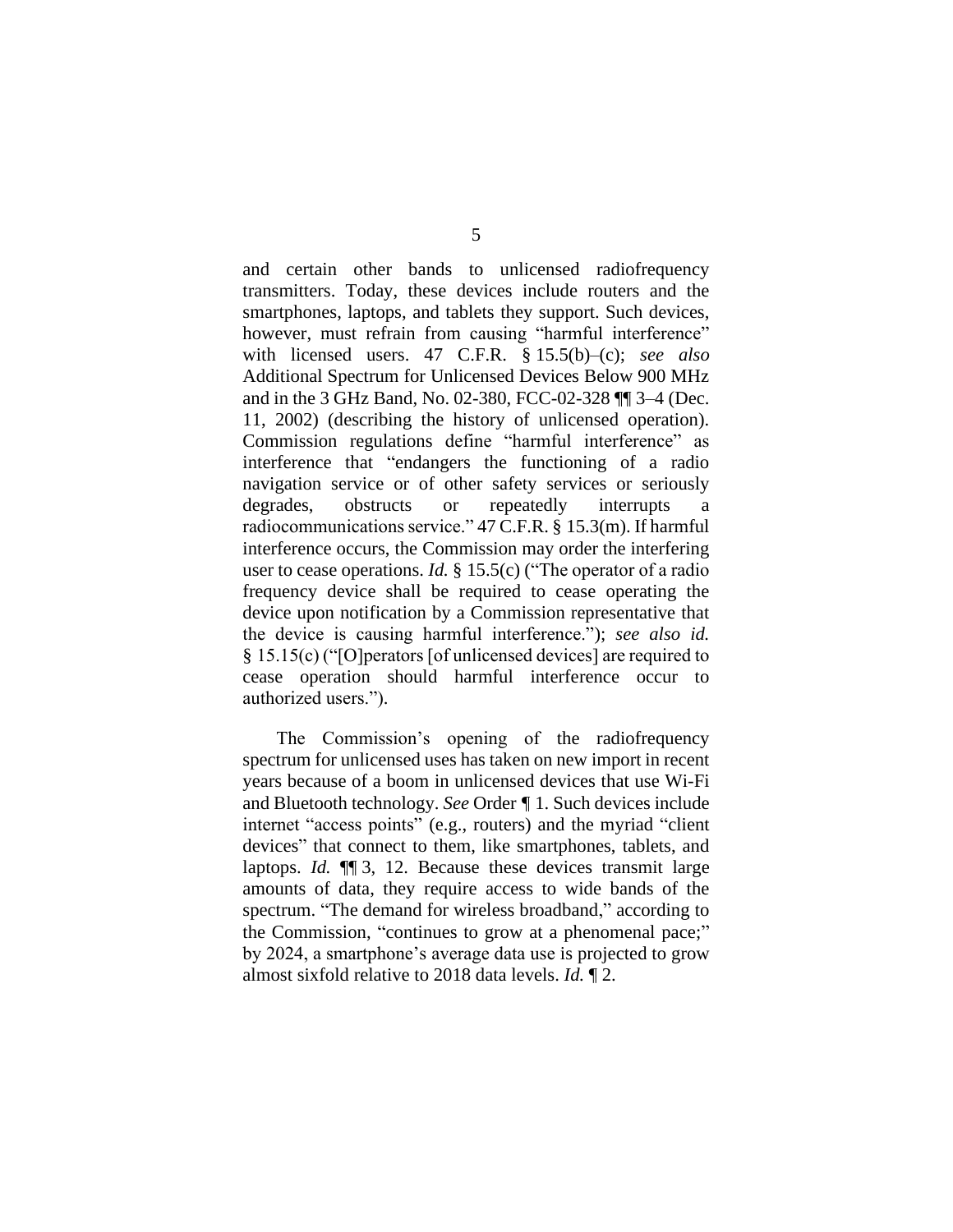In 2017, responding to this growing demand, the Commission announced that it was considering opening a portion of spectrum between 3.7 and 24 GHz to unlicensed use and sought public comment. Expanding Flexible Use in Mid-Band Spectrum Between 3.7 and 24 GHz, 32 FCC Rcd. 6373 (2017). The following year, the Commission proposed a rule that would open the 6 GHz band to unlicensed devices, again seeking public comment. Unlicensed Use of the 6 GHz Band; Expanding Flexible Use in Mid-Band Spectrum Between 3.7 and 24 GHz, 33 FCC Rcd. 10496 (2018). The Commission chose the 6 GHz band in part because of its proximity and similarity to the 5 GHz band, portions of which already allowed unlicensed use. Opening the adjacent 6 GHz band would allow unlicensed devices to "operate with wider channel bandwidths and higher data rates with increased flexibility." *Id.* ¶ 14; *see also id.* ¶ 19. After considering comments, the Commission, at an open meeting on April 23, 2020, adopted the Order now before us. *See generally* Order, 35 FCC Rcd. 3852.

The Order allows unlicensed devices to operate in the 6 GHz band. Because the extent to which a signal may cause interference depends in part on the signal's power, the Order distinguishes between internet access points that use standard power (like the devices that provide internet to stadiums, concert halls, and other large areas) and access points that use low power (like typical residential or office routers).

The Order requires all standard-power access points to use an automated frequency coordination (AFC) system, a technology designed to ensure that unlicensed devices do not cause harmful interference with licensed devices. *Id. ¶* 17. But because the AFC system requires knowing the "exact operating locations and times" of licensed uses, it offers little protection to licensed mobile operators, whose location "can change frequently." *Id.* ¶ 93. For that reason, the Order prohibits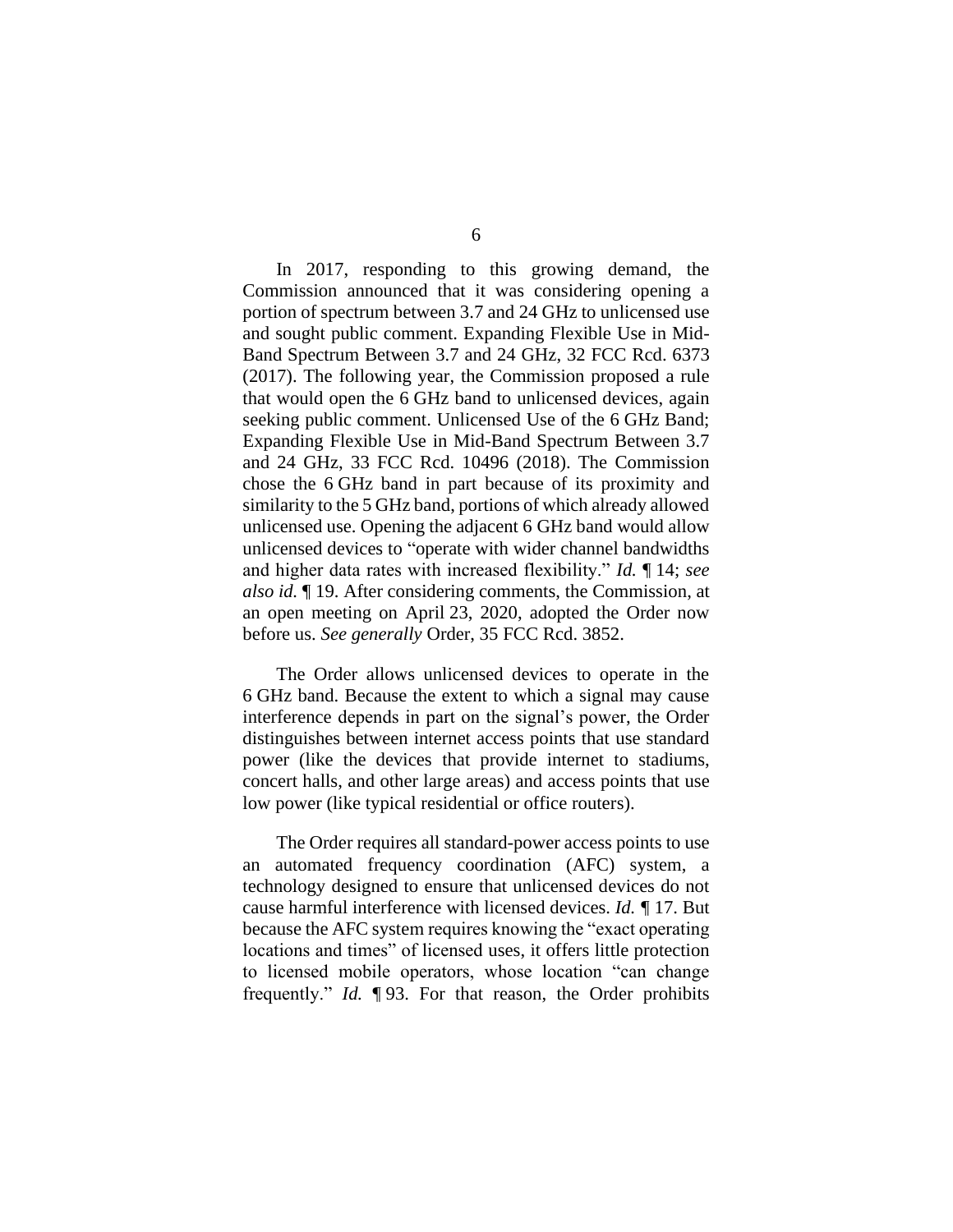unlicensed standard-power access points from using those 6 GHz sub-bands in which mobile licensees operate.

By contrast, the Order allows unlicensed low-power access points to operate across the 6 GHz band. But to protect licensed users from harmful interference, the Order requires that routers (1) operate below specified maximum power levels—as relevant here, 5 decibel milliwatts per megahertz (5 dBm/MHz); (2) use a "contention-based protocol," through which a device "listens" to a channel to ensure it is free before transmitting a signal over it; and (3) remain indoors, thus decreasing the likelihood of interference with licensed outdoor users. Smartphones, laptops, and other client devices using these low-power access points must observe an even lower maximum power limit and employ contention-based protocol technology. To discourage the outdoor use of low-power routers, the Order (1) prohibits making them weather-resistant, (2) requires that they have integrated antennas, and (3) forbids equipping them with batteries. These multifaceted protections, the Commission concluded, "eliminate[] any significant risk of causing harmful interference" with licensed users. *Id.* ¶ 146.

Petitioners either hold licenses to operate in the 6 GHz band or represent entities that do. Specifically, petitioners are commercial communications providers AT&T Services and Lumen Technologies, electric utilities, the Association of Public-Safety Communications Officials International (APCO), and the National Association of Broadcasters. Petitioners contend that the Order fails to protect licensees from harmful interference and therefore runs afoul of both the Communications Act and the Administrative Procedure Act (APA), 5 U.S.C. § 706(2)(A). They urge us to vacate the Order and remand to the Commission to implement further safeguards. Several industry groups and companies, including Apple, Broadcom, and Cisco Systems, which manufacture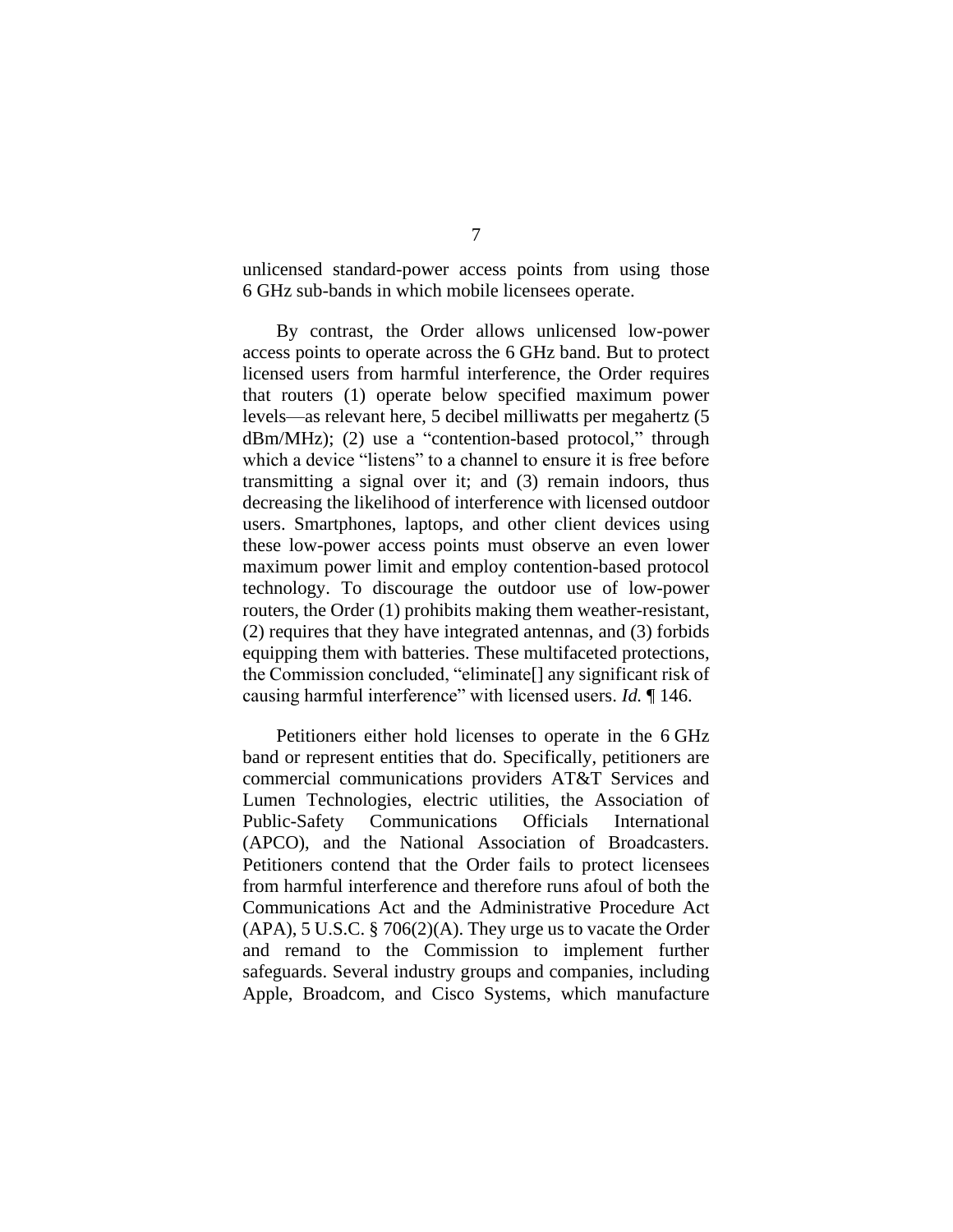devices or provide services that rely on unlicensed spectrum, have intervened to defend the Order.

#### **II.**

Fundamental and longstanding principles of administrative law guide our review of petitioners' challenges to the Commission's order. To demonstrate that a regulation is arbitrary and capricious, a challenger must show that the agency "relied on factors which Congress has not intended it to consider, entirely failed to consider an important aspect of the problem, offered an explanation for its decision that runs counter to the evidence before the agency, or is so implausible that it could not be ascribed to a difference in view or the product of agency expertise." *Motor Vehicle Manufacturers Ass'n v. State Farm Mutual Automobile Insurance Co.*, 463 U.S. 29, 43 (1983). Where, as here, the Commission "'foster[s] innovative methods of exploiting the spectrum,' it 'functions as a policymaker' and is 'accorded the greatest deference by a reviewing court.'" *Mobile Relay Associates v. FCC*, 457 F.3d 1, 8 (D.C. Cir. 2006) (quoting *Teledesic LLC v FCC*, 275 F.3d 75, 84 (D.C. Cir. 2001)). Of course, "we do not hear cases merely to rubber stamp agency actions." *Natural Resources Defense Council, Inc. v. Daley*, 209 F.3d 747, 755 (D.C. Cir. 2000). But to survive judicial review, the Commission's technical judgments need rest upon only "'a modicum of reasoned analysis,' 'absent highly persuasive evidence to the contrary.'" *Mobile Relay Associates*, 457 F.3d at 8 (quoting *Hispanic Information & Telecommunications Network, Inc. v. FCC*, 865 F.2d 1289, 1297–98 (D.C. Cir. 1989)). Moreover, the Commission's "'predictive judgments about areas'" within its "'discretion and expertise are entitled to particularly deferential review, as long as they are reasonable.'" *EarthLink, Inc. v. FCC*, 462 F.3d 1, 12 (D.C. Cir. 2006) (emphasis omitted) (quoting *In re Core Communications, Inc.*, 455 F.3d 267, 282 (D.C. Cir. 2006)).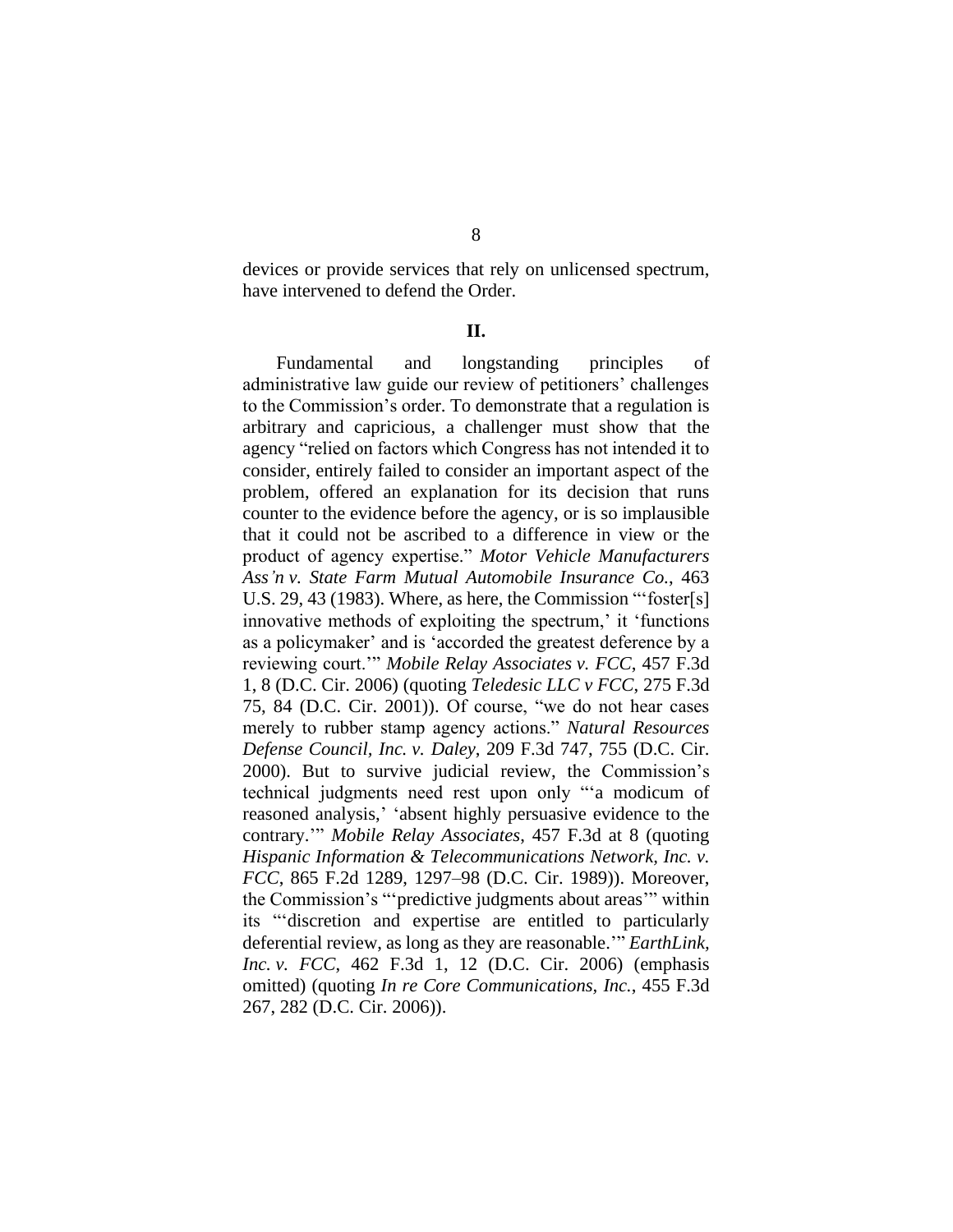# 9

### **A.**

All petitioners argue that the Commission has understated the risk of harmful interference. Central to this argument, petitioners claim that the Commission intended the Order to eliminate all risk of harmful interference. "[I]n the [Commission's] view," petitioners assert, the Order "eliminate[s] any 'significant risk' that *any* of the hundreds of millions of unlicensed 6 GHz devices will cause harmful interference to *any* of the nation's nearly 100,000 licensed microwave links, at *any* point in the foreseeable future." Pet'rs' Br. 21. Dissecting the studies upon which the Commission relied and critiquing the Order's safeguards for licensed users, petitioners argue that some harmful interference will occur at some point, thus rendering the Order arbitrary and capricious.

Petitioners mischaracterize the Commission's goal. It never claimed that the Order would reduce the risk of harmful interference to zero. To the contrary, the Commission repeatedly explained that the Order makes the "potential for harmful interference to incumbent services operating in the 6 GHz band . . . *insignificant*." Order *¶* 104 (emphasis added); *see also id.* ¶¶ 110, 122 n.317, 145–46, 245 (repeatedly characterizing such risk as low or insignificant, not zero). The Commission acknowledged that it had to "balance unlicensed device access and incumbent protection," *id.* ¶ 63, and explained that "in the unlikely event that harmful interference does occur," "the Commission's Enforcement Bureau has the ability to investigate reports of such interference and take appropriate enforcement action as necessary," *id.* ¶ 149. This aligns perfectly with existing Commission regulations, which (1) acknowledge that full compliance "will not prevent harmful interference under all circumstances" and (2) authorize the Commission to order interfering users to cease operations. 47 C.F.R. § 15.15(c); *see also supra* at 5.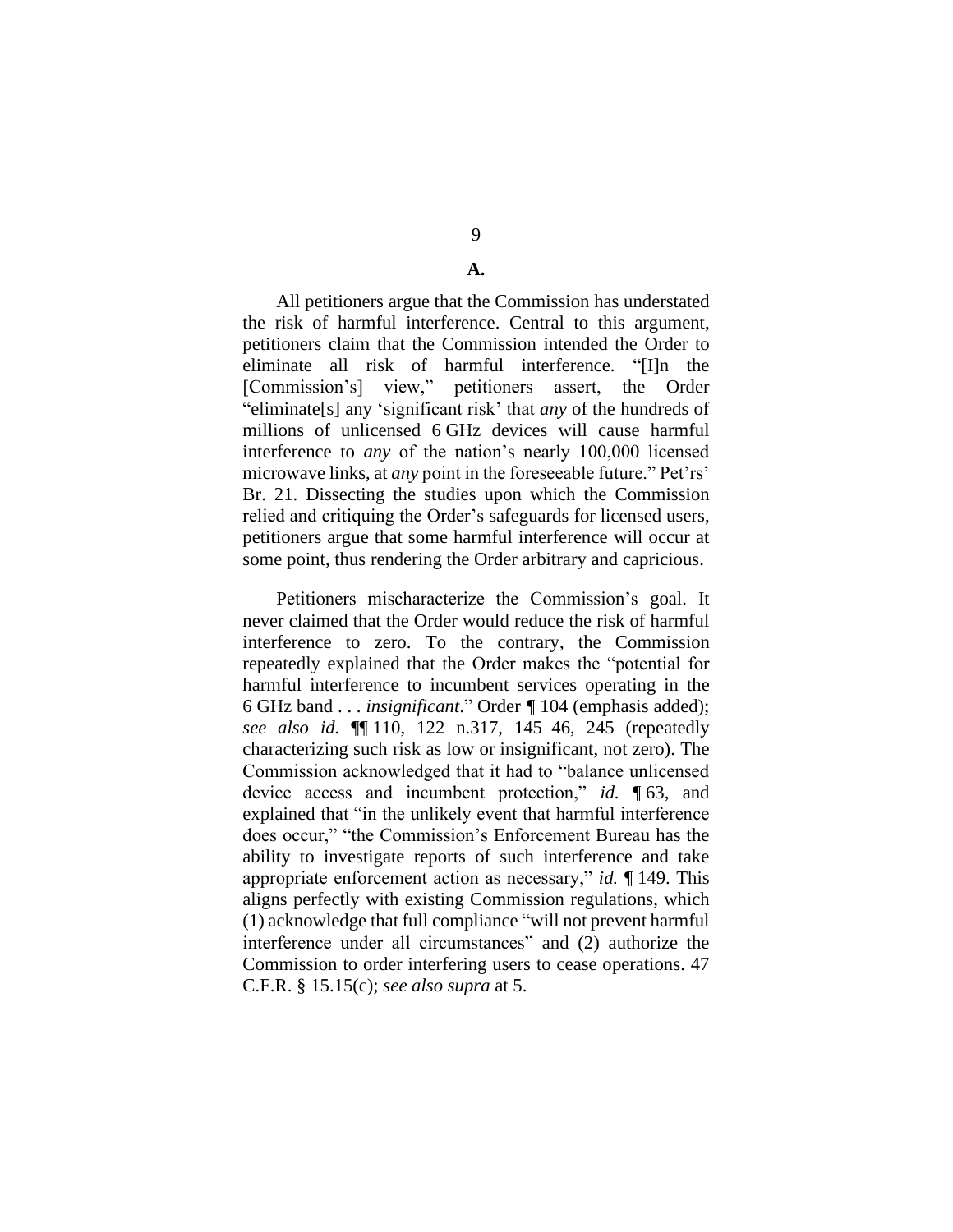# 10 **B.**

#### Petitioners argue that the Order falls short in other ways.

We start with petitioners' contention that the Commission should have estimated the frequency and cost of harmful interference. In support, they cite *Competitive Enterprise Institute v. National Highway Traffic Safety Administration*, in which our court remanded a fuel efficiency rule to the agency for failing to consider the standard's impact upon car size and safety. 956 F.2d 321 (D.C. Cir. 1992). But unlike the agency in *Competitive Enterprise*, the Commission "conduct[ed] a serious analysis of the data," revealing the likelihood of harm to be vanishingly low. *Id.* at 327. Moreover, even if harmful interference does occur, its victims may petition the Commission for relief. *See* Order *¶* 149 & n.397 (discussing the Commission's ability to respond to complaints); *see also supra* at 5.

Accusing the Commission of a "textbook APA violation," petitioners argue that the agency failed to explain why it did not require low-power devices to use an AFC system, as must standard-power devices. Pet'rs' Reply Br. 6–7. Oral Arg. Tr. 4–5. We disagree. In the Order, the Commission explained that the requirements for low-power devices (power limits, contention-based protocol, and indoor operation), together with Commission enforcement authority, "reduce[] the possibility of harmful interference to the minimum that the public interest requires." Order *¶* 146; *see also id.* ¶¶ 147–50 (acknowledging comments seeking an AFC system and explaining why the Order's other requirements reduce the risk of harmful interference to an acceptably low level). Put differently, the Commission concluded that even without an AFC system, "the restrictions and requirements . . . establish[ed] for indoor use of low-power access points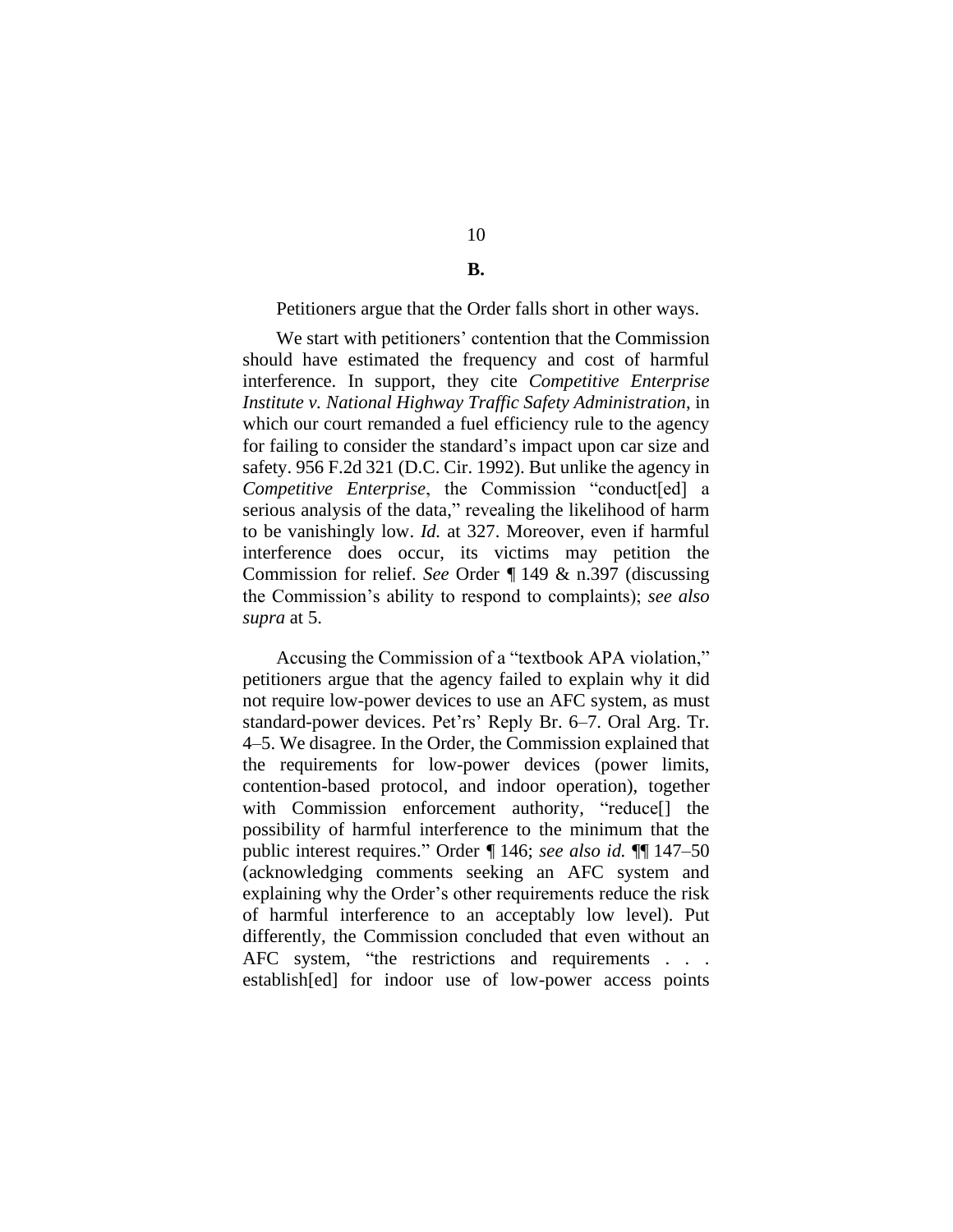eliminates any significant risk of harmful interference." *Id. ¶* 146; *see also id.* ¶¶ 147–50.

Petitioners also raise several technical objections to the principal study on which the Commission relied. A simulation submitted by Cable Television Laboratories ("CableLabs"), a nonprofit supporting broadband providers, the study models the likelihood that hypothetical unlicensed 6 GHz devices scattered across New York City will interfere with transmission from a local microwave tower. To simulate a city filled with unlicensed routers, the study uses what is known as Monte Carlo analysis. *Id.* ¶ 117. Developed by scientists working on the Manhattan Project, Monte Carlo analysis differs from more traditional mathematical models in how it accounts for variables. Nick T. Thomopoulos, *Essentials of Monte Carlo Simulation: Statistical Methods for Building Simulation Models* 1 (2013). Here the variables are those factors that affect a router's transmission, such as its power, location, and frequency range. While traditional models select a single value (e.g., an average) for each variable, Monte Carlo analysis uses a range of possible values for each variable, runs hundreds of simulations, and produces a range of possible outcomes. In situations where "interactions between the possible outcomes become [exceptionally] complex," Monte Carlo analysis can provide a "more complete view of potential outcomes and their associated likelihoods." Federal Judicial Center & National Research Council, *Reference Manual on Scientific Evidence* 469 (3d ed. 2011) (first quote); CableLabs Amicus Br. 7–8 (second quote).

The CableLabs study uses sales projections and statistical distributions drawn from real-world data and industry standards to analyze the effect of approximately 800,000 hypothetical routers on a microwave tower in New York City. CableLabs ran 1,500 simulations, generating data on more than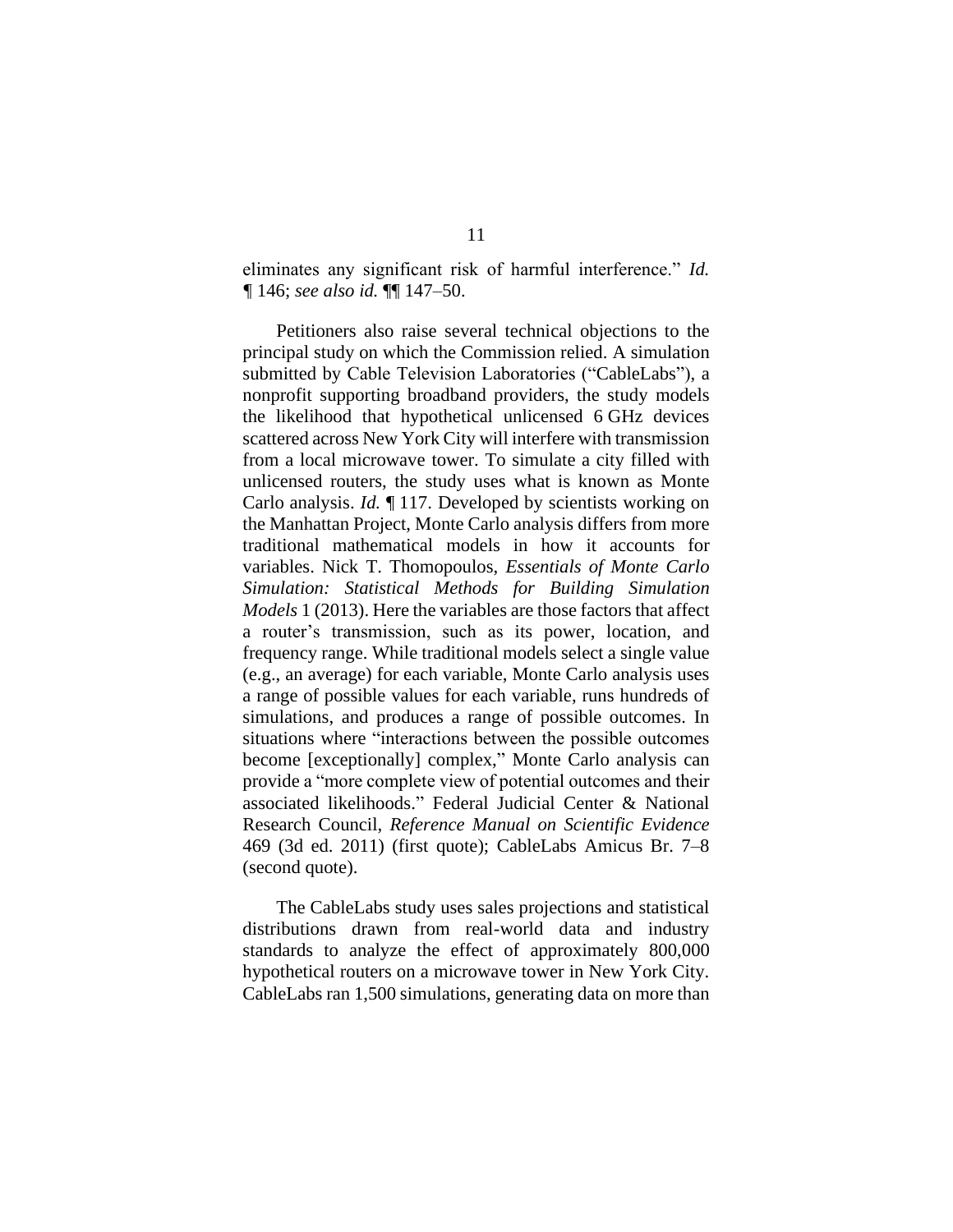1.2 billion hypothetical routers. Not one of the hypothetical routers caused harmful interference.

Calling the study a "black box," petitioners argue that the Commission should have made available "spreadsheets, formulas, detailed datasets, and transparent explanations of how those datasets were obtained." Pet'rs' Br. 14. In support, they cite *American Radio Relay League, Inc. v. FCC*, in which we faulted the Commission for cherry-picking the data it disclosed. 524 F.3d 227, 237 (D.C. Cir. 2008). Here, by contrast, the Commission disclosed all data in its possession. The Commission, moreover, emphasizes that CableLabs's submission was "typical [of] FCC proceedings"—that is, it "presented the results of its study by describing the sample size, simulation parameters, methodology, and results." Commission Br. 46. According to the Commission, such information, not raw data, "allows parties to meaningfully comment." *Id.* at 46–47. Indeed, our court has explained that "requiring agencies to obtain and publicize the data underlying all studies on which they rely would be impractical and unnecessary." *American Trucking Ass'ns, Inc. v. EPA*, 283 F.3d 355, 372 (D.C. Cir. 2002) (internal quotation marks omitted).

Petitioners also criticize the CableLabs study for ignoring those rare cases when a router's signal might experience zero "building loss," a variable that measures the extent to which a building's characteristics, such as insulation and wall thickness, weaken router signals. Pet'rs' Br. 45–48. Although the Commission acknowledged that "it would be more appropriate for CableLabs to have used the full statistical distribution" of building loss values, it nonetheless concluded that the range used in the CableLabs study was "not different enough from the [full] statistical distribution to materially alter the likelihood of harmful interference occurring." Order *¶* 122.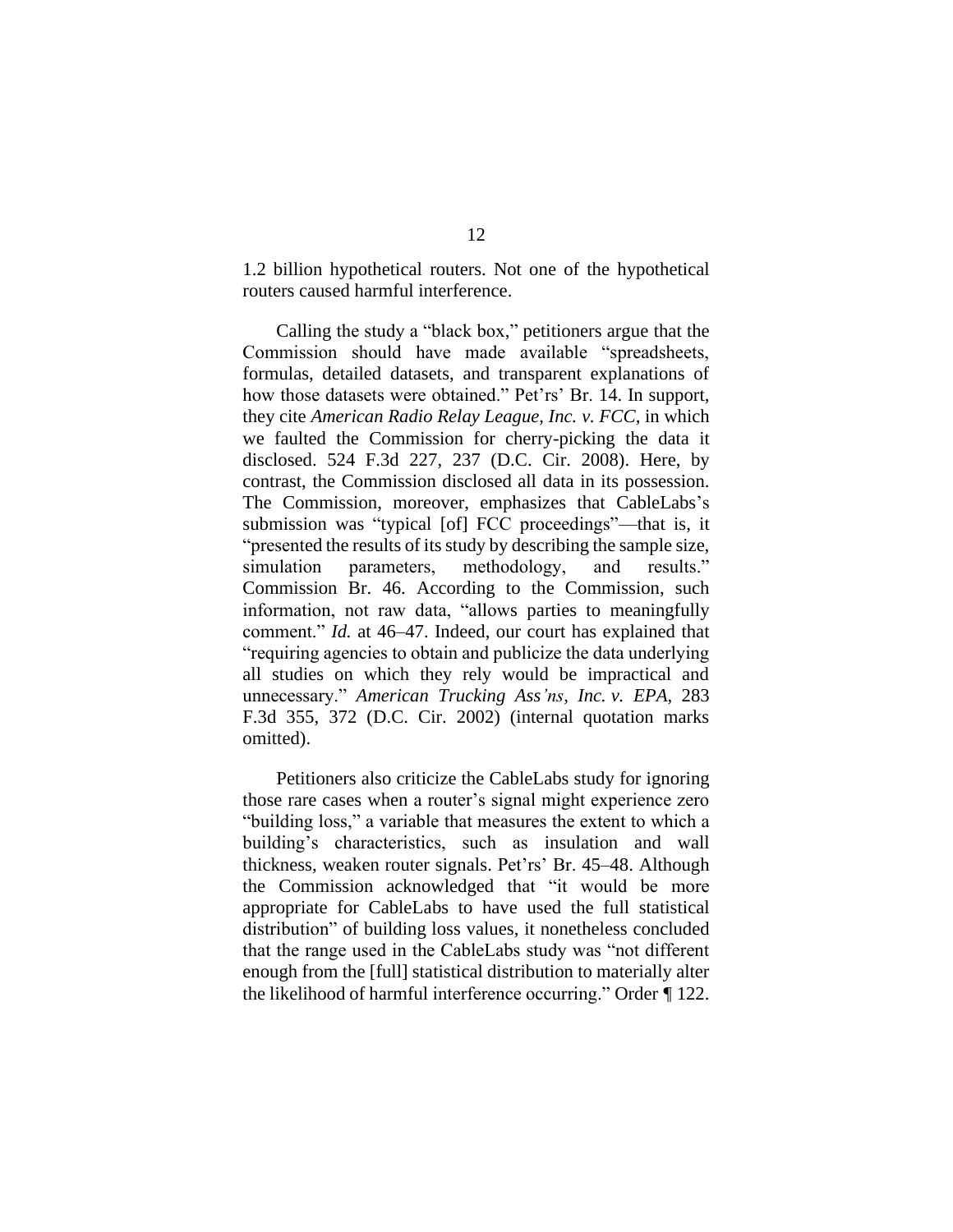Petitioners have offered no reason for us to depart from our court's longstanding practice of according "considerable deference" to the Commission's expertise on such a "highly technical question." *American Radio Relay*, 524 F.3d at 233 (internal quotation marks omitted).

Petitioners next criticize the CableLabs study for assuming an "average activity factor of 0.4%," meaning that routers "transmit only one minute out of every 250." Pet'rs' Br. 43 (internal quotation marks omitted). "Where," they ask, "does that strikingly low figure come from?" *Id.* Answering that question in the Order, the Commission explained that the CableLabs study uses "a distribution of airtime utilization based on data taken from 500,000 Wi-Fi access points to model how often each access point in the simulation transmits"—the average activity factor was 0.4%. Order ¶ 117; *see also*  CableLabs Ex Parte Letter on AT&T's Comment Letter (Feb. 14, 2020), at 1–2 (explaining the source of this figure). True, this does seem low, but as intervenors explained at oral argument, routers, especially those operating in the 6 GHz band, transmit huge amounts of data in "really tiny burst[s]." Oral Arg Tr. 52. For example, counsel explained, in "a matter of seconds or less," a router can receive the data necessary to enable "watching [a video] for two hours." *Id.* Determining a router's activity factor "is precisely the type of technical issue on which we defer to the Commission's expertise," *Keller Communications, Inc. v. FCC*, 130 F.3d 1073, 1077 (D.C. Cir. 1997), especially "absent highly persuasive evidence" from petitioners that routers have a higher activity factor than the one used by CableLabs, *Mobile Relay Associates*, 457 F.3d at 8 (internal quotation marks omitted).

Last, petitioners fault the CableLabs study for assuming that "1500 snapshots in time provide[] a sample sufficient for drawing a statistically sound conclusion that harmful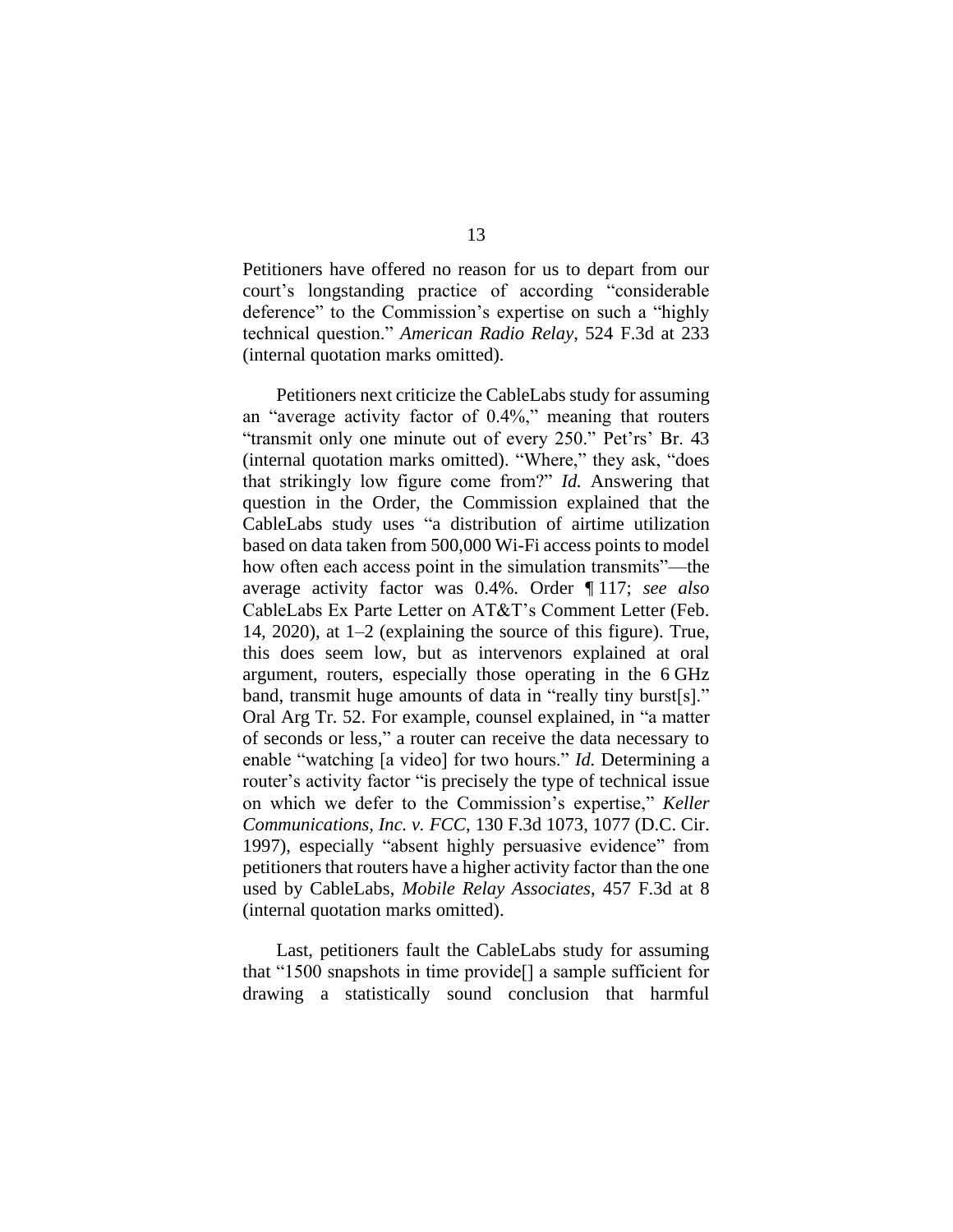interference will *never* occur." Pet'rs' Br. 48. But as explained above, the Commission never said that no harmful interference would occur; it concluded only that, given the Order's safeguards, "the potential for harmful interference to incumbent services operating in the 6 GHz band is *insignificant*." Order ¶ 104 (emphasis added).

Petitioners' next set of challenges centers on the Commission's rerun of a study prepared and submitted by petitioner AT&T. That study identifies several buildings with direct lines of sight to various microwave towers and assumes that the buildings contain 6 GHz routers that might interfere with the towers' signals. Unlike the Monte Carlo analysis used in the CableLabs study, the AT&T study, as originally designed and submitted to the Commission, selects single, worst-case values for all but one variable—that is, values likely to cause harmful interference. The AT&T study concludes that hypothetical routers could interfere with a microwave tower in every case.

The Commission discounted that conclusion because the AT&T study uses worst-case scenarios and so does not "rebut the persuasive showing by CableLabs based on a reliable probabilistic assessment derived from measurements associated with hundreds of thousands of actual Wi-Fi [access points]." *Id.* ¶ 130. Notwithstanding the Commission's preference for Monte Carlo analyses, it reran the AT&T study "to show that even under AT&T's preferred mode of analysis . . . the likelihood of harmful interference [is] insignificant." *Id.* 127 n.331. To accomplish this, the Commission revised the AT&T study in several respects, two of which are relevant here. First, it modified how the AT&T study deals with building loss, the one variable for which that study uses a range of values. Because the Commission believed that treating building loss differently from all other variables undermined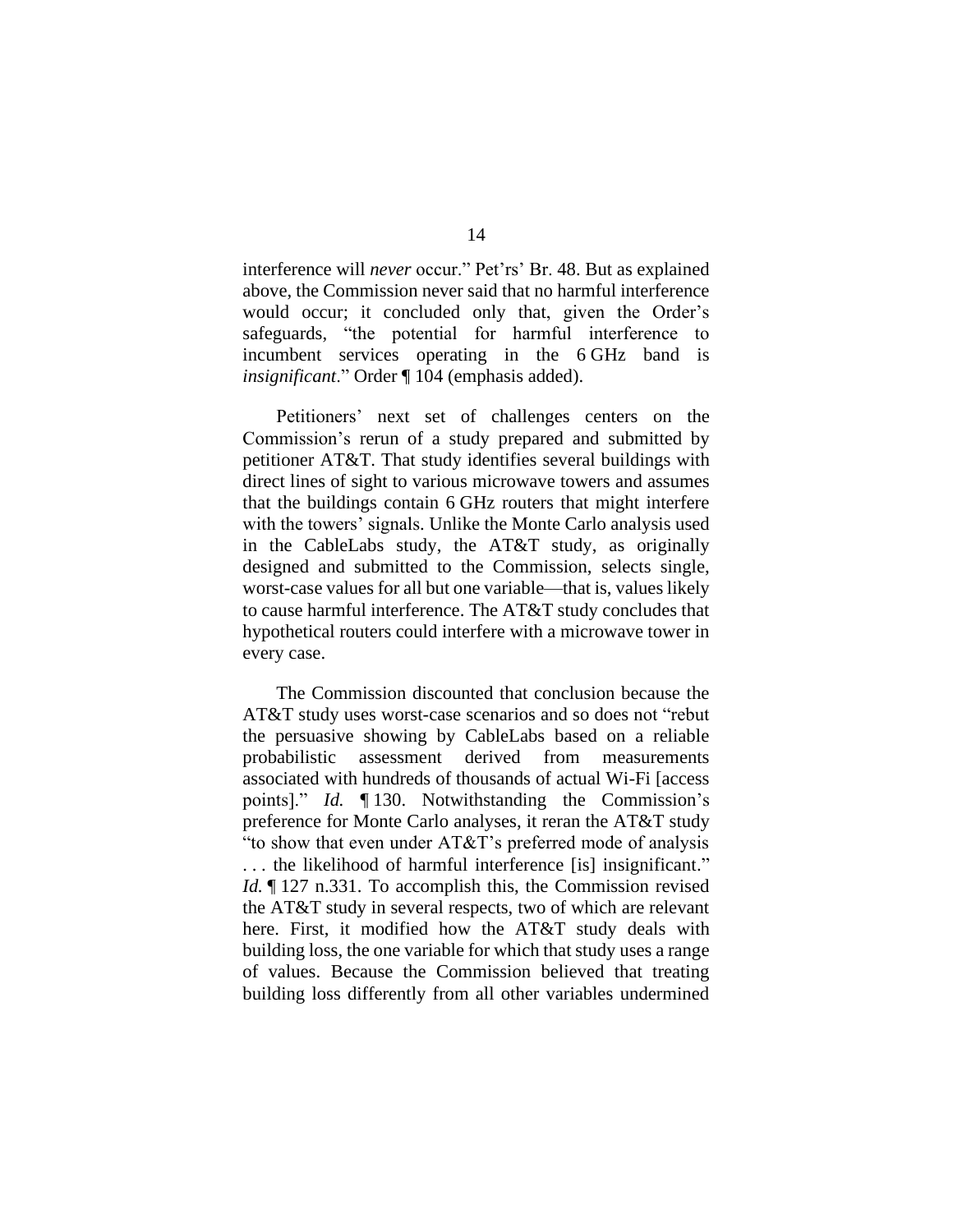the study's accuracy, it replaced the range with a single, average value. Second, for two of the six scenarios, the Commission substituted what it believed to be more reasonable values for "clutter loss," signal attenuation caused by terrain, trees, and other structures. *Id.* ¶ 124. Thus modified, the AT&T study demonstrates that only one of the six scenarios could result in "a nontrivial possibility of harmful interference," and the Commission discounted even that because it did "not believe this one case poses a significant potential for actual harmful interference." *Id.* ¶ 131.

Petitioners criticize the Commission for using an average value instead of a statistical distribution for building loss and for failing to respond to comments on this subject. But the Commission did respond, explaining that treating only building loss "as a probabilistic quantity while not considering all the other [relevant] statistical quantities" exaggerated the likelihood of interference. Order *¶* 127. Petitioners quibble with this conclusion, but they have given us no real basis for second-guessing the Commission's analysis, which, as in much of this case, "requires a high level of technical expertise" meriting deference to the Commission's "informed discretion." *Marsh v. Oregon Natural Resources Council*, 490 U.S. 360, 377 (1989) (internal quotation marks omitted).

Next, petitioners fault the adjustments the Commission made for clutter loss. According to AT&T, it selected the six case studies precisely because the towers all had a direct line of sight to at least one building assumed to have one or more routers, which meant that "clutter loss approached zero." Pet'rs' Br. 34. The Commission, however, explained that it found the assumption of zero clutter loss unrealistic for the two scenarios in which the tower and the router were more than one kilometer apart. "Based on [its] experience," the Commission explained, AT&T's model "drastically underpredicts [clutter]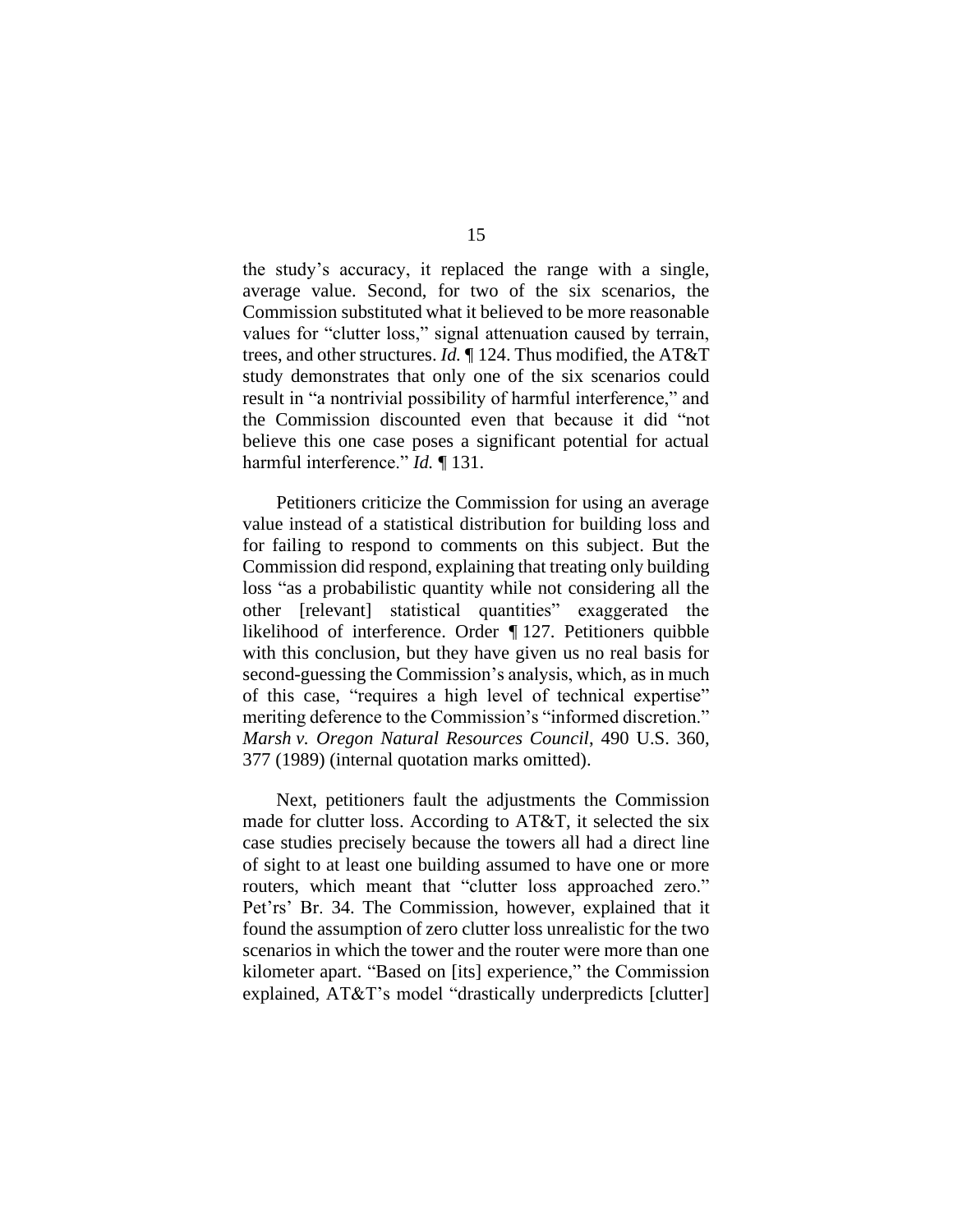loss for longer distances because, as a practical matter, there is almost always interaction with the environment that reduces the signal level." Order ¶ 67. Besides, as noted above, the Commission explained that because the AT&T study uses worst-case scenarios, it does not "rebut the persuasive showing by CableLabs" that the likelihood of harmful interference is insignificant. *Id.* ¶ 130.

# **C.**

In addition to challenging the CableLabs study and the Commission's rerun of the AT&T study, petitioners challenge the Order's requirements for low-power access points—that they not exceed a power limit of 5 dBm/MHz, that they be equipped with contention-based protocol technology, and that they operate only indoors.

We begin with power limits, which the Order sets at 5 dBm/MHz. According to petitioners, the Commission "plucked [that figure] out of thin air" and failed to "cite evidence ... [for] pegging the power level to 5, rather than (say) 3 or 1." Pet'rs' Br. 51. Quite to the contrary, the Commission chose 5 dBm/MHz "[b]ased on [its] experience with unlicensed operations and interference analyses," including using that precise power limit when it reran the AT&T study and found an insignificant risk of harmful interference. Order ¶ 110. Relying on its "engineering judgment," the Commission concluded that 5 dBm/MHz "will both adequately protect all incumbents in the band from harmful interference as well as offer enough power to unlicensed devices, commensurate with the levels in . . . other . . . bands." *Id.*

Petitioners claim that contention-based protocol technology allows low-power devices to detect only devices like themselves that "transmit in all directions at once" and thus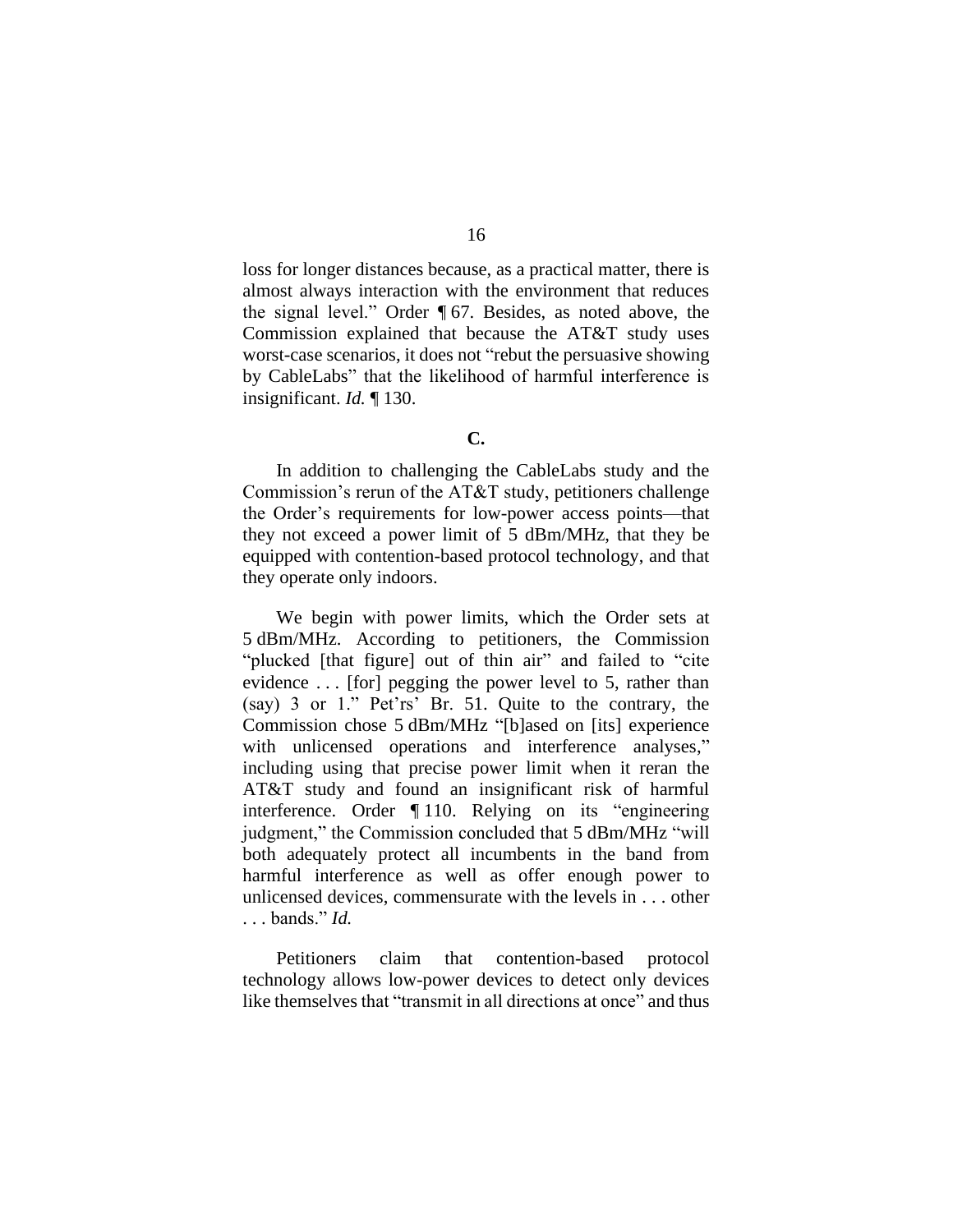offers no protection to licensed fixed microwave users that send "focused point-to-point beam[s]." Pet'rs' Reply Br. 27. But the Commission never claimed that contention-based protocol would directly protect microwave towers from interference. Instead, it explained, "our rule requiring that lowpower indoor access points employ a contention-based protocol ensures that none of these unlicensed devices will employ continuous transmissions," thus making the occurrence of harmful interference "even less likely.**"** Order ¶ 141; *see also id.* n.374.

Petitioners contend that even if power limits and contention-based protocol technology could protect licensees from indoor low-power devices, these precautions will fall short when such devices inevitably operate outdoors—for example, when people take their routers outside to conduct Zoom calls on their balconies. Fully aware of that risk, the Commission imposed several requirements to make outdoor use "impractical and unsuitable." *Id.* ¶ 108. Specifically, it required that routers have incorporated antennas, no batteries, and no weather-resistant capability. Petitioners insist that "[a]lthough these measures might help discourage outdoor use . . . they cannot possibly prevent it." Pet'rs' Br. 53. But again, petitioners are measuring the Order against a standard the Commission never embraced; as explained above, the Order does not seek to reduce the risk of harmful interference to zero. Rendering outdoor router use impractical, as petitioners concede the Order does, rather than impossible, promotes the Commission's goal of making the risk of harmful interference "insignificant." Order ¶ 104.

Petitioners argue that client devices, like smartphones and laptops, will interfere with licensed users when operating outdoors. Equally aware of this risk, the Commission imposed power limits on client devices to "ensure that [they] remain in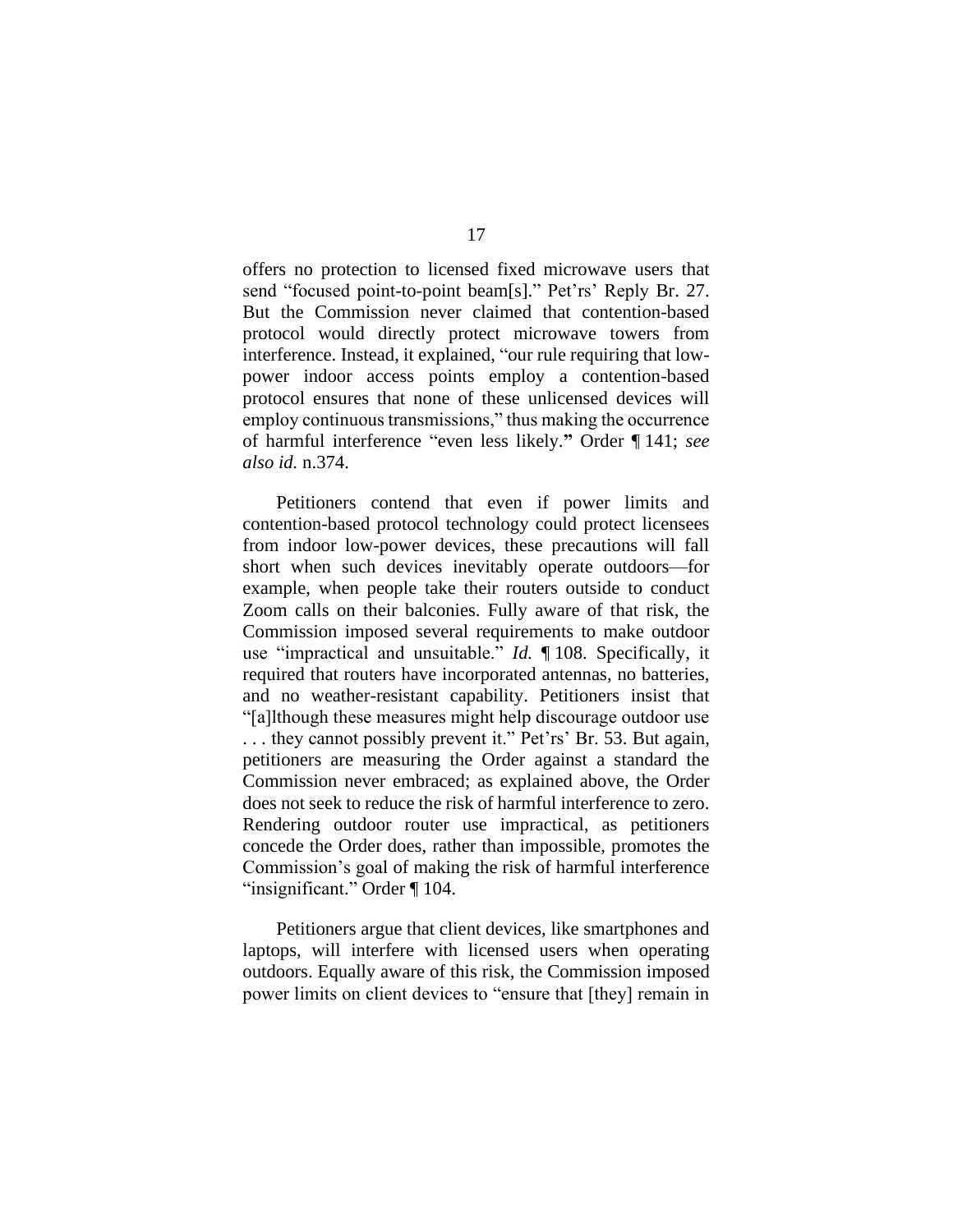close proximity to the indoor access points." *Id.* ¶ 103. By doing so, the Commission "authorize[d] indoor unlicensed devices with adequate power to be useful to the public while also protecting the licensed services in the 6 GHz band from harmful interference." *Id*.

### **D.**

Petitioners' remaining arguments are equally without merit. They contend that the Commission arbitrarily rejected two studies that analyze situations with low clutter loss. The Commission, however, offered perfectly reasonable explanations for rejecting each. *See id.* ¶ 133 ("We have conducted a similar analysis of the [Cellular Telecommunications Industry Association] study as we did with AT&T's study and arrived at similar results."); *id.* ¶ 154 (disagreeing with assumptions in the National Association of Broadcasters' study, including that devices will have direct lines of sight to news gathering receivers and that the threshold for harmful interference is -10 dB). Petitioners disagree with the Commission's view of worst-case assumptions in these and other studies, but disagreement by itself is insufficient to demonstrate that the Commission failed to "examine the relevant data and articulate a satisfactory explanation for its action including a 'rational connection between the facts found and the choice made.'" *State Farm*, 463 U.S. at 43 (quoting *Burlington Truck Lines v. United States*, 371 U.S. 156, 168 (1962)).

Petitioners criticize the Commission for declining to impose a mandatory maximum activity factor for unlicensed devices. As indicated above, however, the Commission explained that "requiring [such] devices to use a contentionbased protocol ... will prevent [them] from transmitting" continuously, even though "the adopted rules do not [directly] limit the activity factor." Order ¶ 120.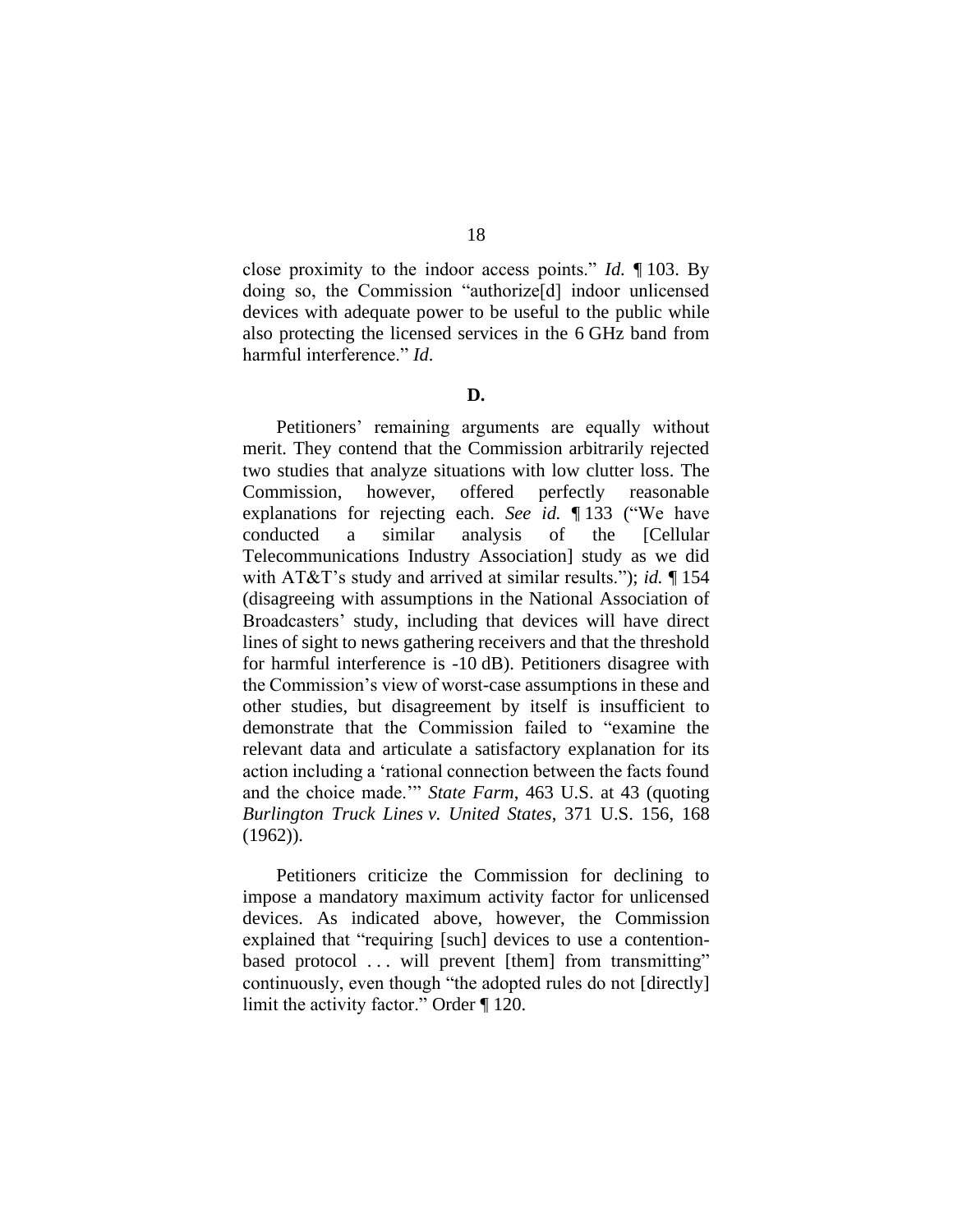Finally, petitioners argue that the Order fails to "create.] an effective mechanism for immediately detecting, identifying, and turning off any device that ... cause[s] harmful interference to licensed operations." Pet'rs' Br. 74. According to petitioners, the Commission's "post-hoc enforcement mechanisms are designed to locate interference caused by pirate radio transmitters or enterprise-grade machinery, not the types of portable, sporadically transmitting consumer devices bought by hundreds of millions of" people and kept on private property. *Id.* at 75. The Commission disagreed, assuring licensed users that its "Enforcement Bureau has the ability to investigate reports of such interference and take appropriate enforcement action." Order ¶ 149. To accomplish this, the Commission will rely on field agents with "fixed, vehicularmounted, and portable commercial and specialized spectrum equipment to conduct investigations" and "work[] with entities at the federal, state, county, and local levels of government" to stop interference. Order ¶ 149 n.397. Petitioners have given us no basis for second-guessing this "predictive judgment[]. . . within the agency's field of discretion and expertise." *EarthLink*, 462 F.3d at 12 (internal quotation marks omitted). Should it turn out that the Enforcement Bureau is not up to the task, petitioners can return to the Commission for relief.

## **III.**

In addition to petitioners' shared challenges to the adequacy of the Order's safeguards against harmful interference, three groups of petitioners bring individual claims.

## **A.**

APCO, representing public safety operators, argues that the Commission failed to consider the Order's impact on 911 dispatch and other public safety services. In support, it cites our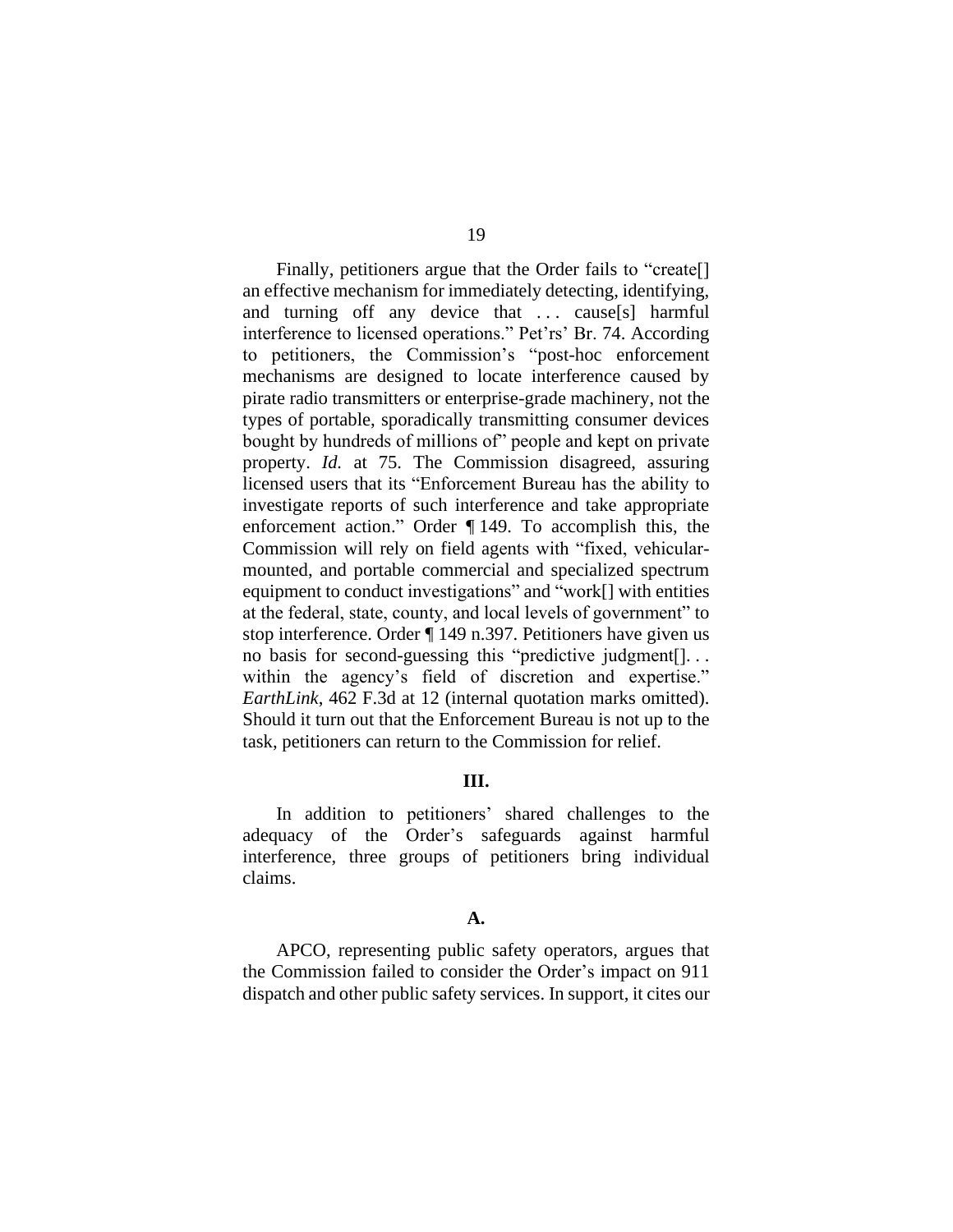court's recent decision in *Mozilla Corporation v. FCC*, where we faulted the Commission for its "failure to consider the implications for public safety of its changed regulatory posture in [a] 2018 Order." 940 F.3d 1, 59 (D.C. Cir. 2019). There, however, the Commission failed entirely to consider public safety. Here, the Commission expressly acknowledged that public safety services use the 6 GHz band and adopted many of the very safeguards APCO sought. *See* Order ¶ 7 (noting that public safety services operate in the 6 GHz band); *see also id.*  ¶¶ 30, 39–40, 46, 81–83, 187–88 (adopting various safeguards that APCO suggested). APCO insists that the Commission could have done more, but it identifies no "'fail[ure] to consider an important aspect of the problem.'" *Mozilla*, 940 F.3d at 59 (quoting *State Farm*, 463 U.S. at 43).

APCO also challenges the Order's approach to unlicensed standard-power devices—access points that provide broadband to large areas like stadiums, concert halls, and shopping malls. The Order requires that such devices, prior to transmitting, consult a centralized AFC system to determine available frequencies and maximum permissible power levels. APCO complains that this system will be effective only 95% of the time. The Commission, however, determined that based on its experience with other devices, an AFC system with a 95% confidence level will sufficiently protect licensees. "Our experience with this rule," the Commission explained, "confirms that [such a confidence level] reliably ensures protection against harmful interference, at reasonable cost." Order *¶* 41. This is just the kind of "predictive judgment[] about areas . . . within the agency's field of discretion and expertise ... entitled to particularly deferential review." *EarthLink*, 462 F.3d at 12 (internal quotation marks and emphasis omitted).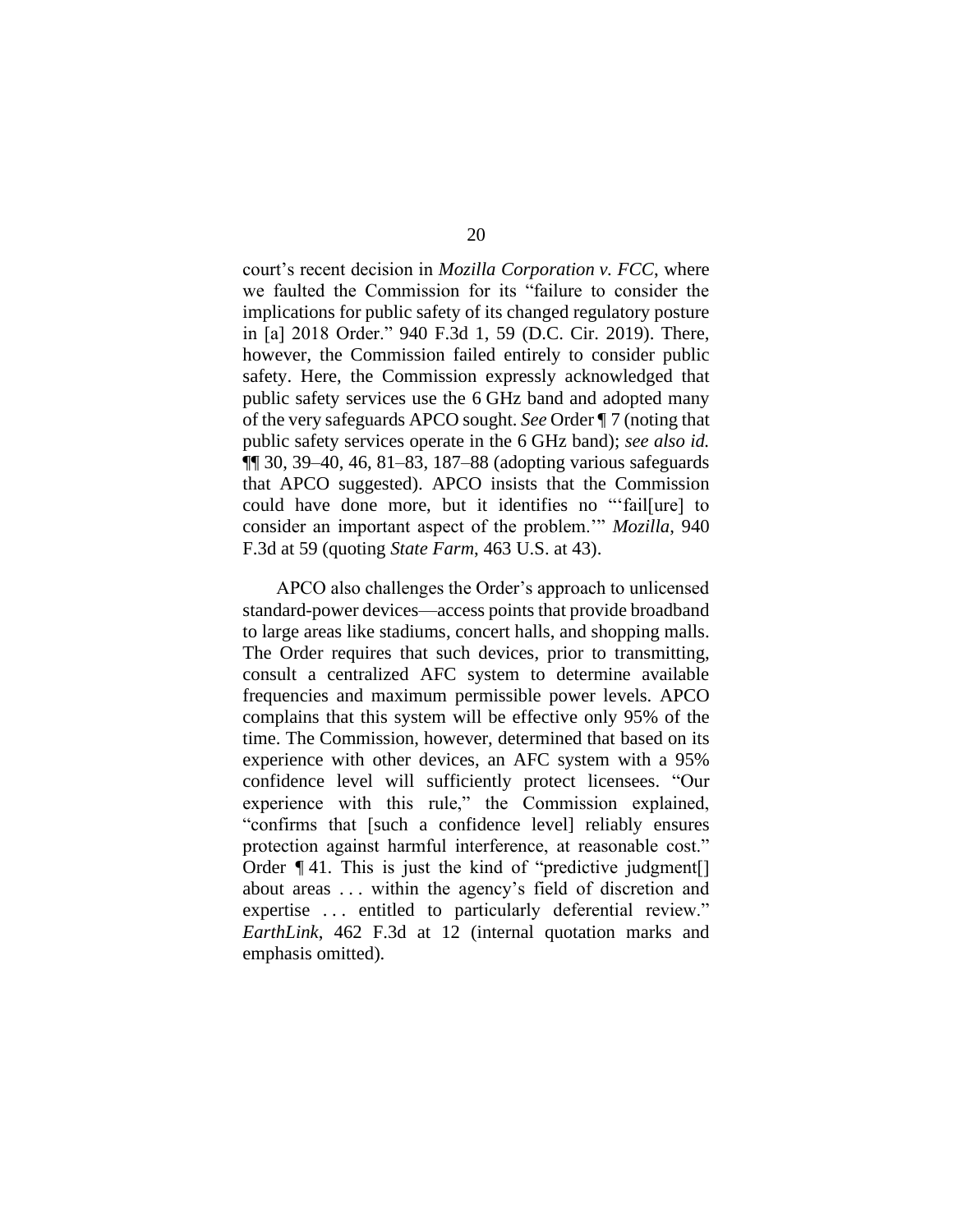APCO next argues that AFC systems are unable to protect public safety services that operate on a temporary emergency basis in the wake of hurricanes and other major disasters. The Order, however, contains provisions designed to protect against that very possibility. Specifically, it instructs such licensees to "register the details of their [temporary] operation," including temporary "transmitter and receiver location," so that the AFC system can "protect [such licensees] from harmful interference." Order ¶ 32. "Because temporary fixed links are not mobile and intended to operate at a specified location for up to a year," the Commission explained, "we do not believe this registration requirement poses a significant burden on licensees." *Id.*

Finally, APCO doubts that the Commission's enforcement authority is adequate to protect licensees from interference from standard-power access points. But the Order includes several measures designed to ensure that the Commission can detect and end just such interference. *See* Order ¶ 83 (listing requirements for AFC operators to facilitate enforcement). We have no more basis for questioning the Commission's judgment about its ability to stop harmful interference from standard-power access points than we did with respect to its ability to stop interference from low-power devices. *See supra*  at 19.

**B.**

Electric utility petitioners argue that the Commission unreasonably dismissed two studies on which they relied to show that unlicensed low-power devices will interfere with licensed users. With respect to one of the studies, submitted by Southern Company Services, we agree with petitioners that the Commission seems to have mischaracterized the study's treatment of clutter loss and ignored their clarifying comments. The Order, however, cites other perfectly sound reasons for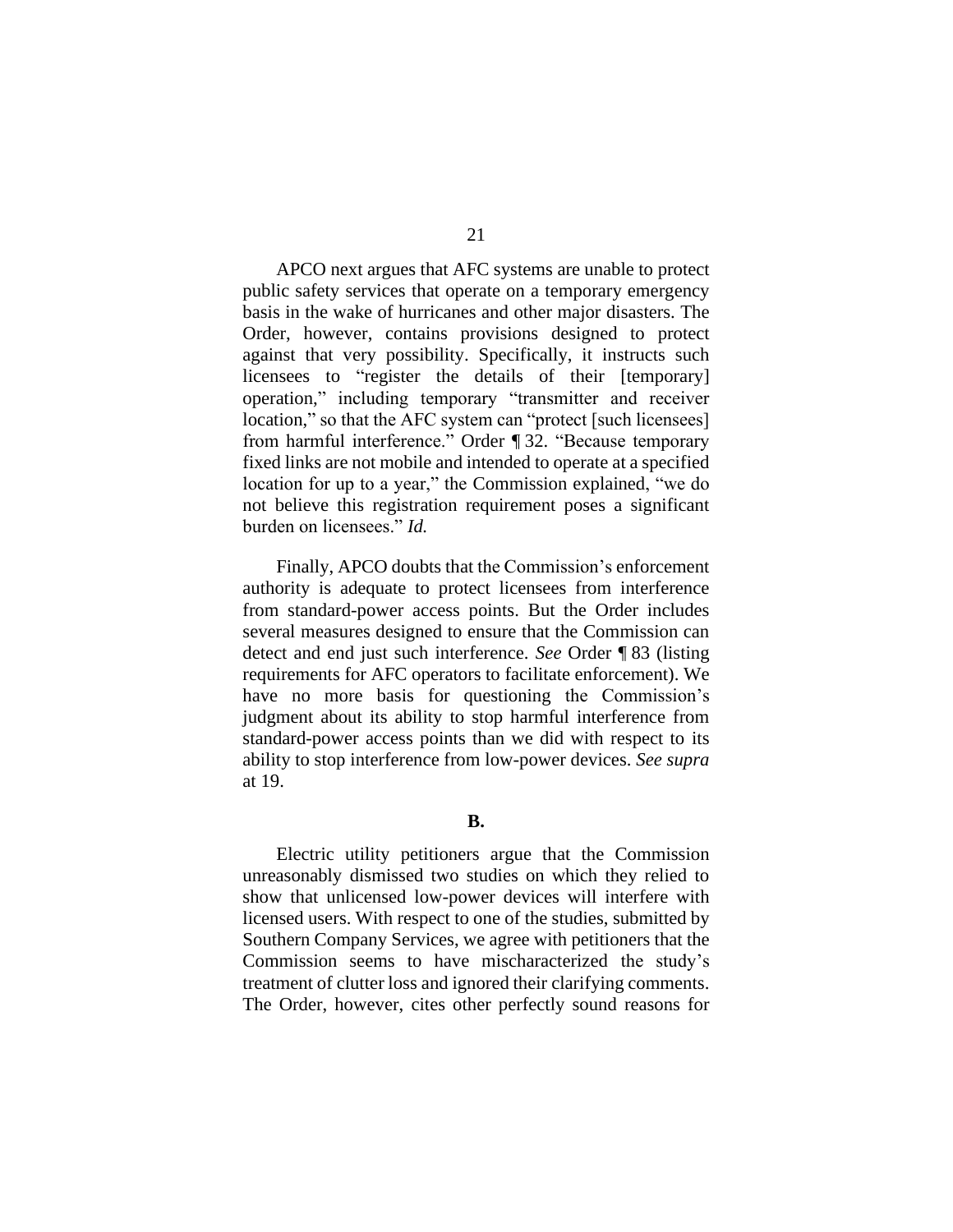rejecting the study—in particular, the Commission's preference for Monte Carlo analyses. Order ¶ 135 & n.345. The other study, a Critical Infrastructure Industry analysis, does employ Monte Carlo methodology, but, as the Commission explained, it relied on several unreasonable assumptions about the demand unlicensed devices place on the 6 GHz band. *See id.*  $\blacksquare$  138 (listing unreliable assumptions, including that "every" man, woman, and child living in the Houston area" would be using their own access points at the same time for a 4K video streaming service).

Petitioners next argue that the Commission failed to respond to comments about the Southern and Critical Infrastructure Industry studies that they submitted in response to a draft order that the Commission circulated three weeks before its April 23, 2020 open meeting. *See supra* at 6. As for the Southern Study, the Commission acknowledged petitioners' comments and explained why it nonetheless found the study less reliable than Monte Carlo simulations. Order ¶ 135 n.345. As for the Critical Infrastructure Industry study, the Commission explains in its brief that the utilities' April comments "merely repeated arguments [they] had made in 'technical submissions' that were previously placed in the record" and to which the Commission had already responded. Commission Br. 70–71; *see also* Order ¶ 138 n.364 (responding to utilities' earlier submission); *Thompson v. Clark*, 741 F.2d 401, 408 (D.C. Cir. 1984) ("The failure to respond to comments is significant only insofar as it demonstrates that the agency's decision was not based on a consideration of the relevant factors." (internal quotation marks omitted)).

# **C.**

The National Association of Broadcasters argues that because mobile operators frequently work indoors, the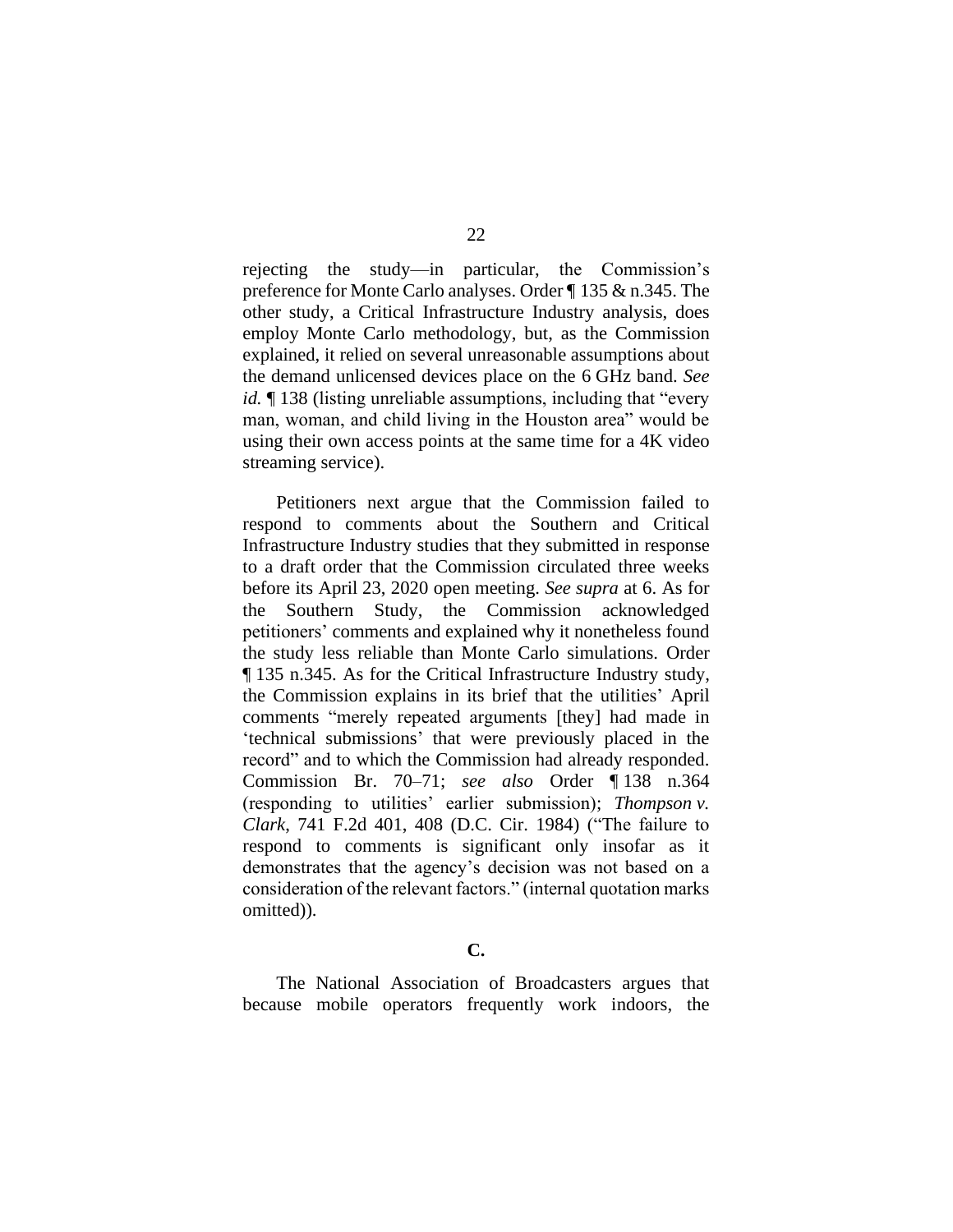provisions of the Order designed to restrict low-power routers to indoor operation offer mobile licensees little protection. Moreover, the Association informs us, after the Commission allowed unlicensed access in the 2.4 GHz band, "a contentionbased protocol . . . failed to protect . . . licensed users[,] . . . rendering that band partially unusable." Pet'rs' Br. 71.

The Association and others raised these concerns in comments to the Commission and requested that it reserve a sliver of 6 GHz band for licensed mobile operation. The Commission, however, never responded to their complaints about interference in the 2.4 GHz band. Although the Commission cited a study to support its conclusion that the Order sufficiently protects mobile operators, that study does not rebut the Association's claims about interference in the 2.4 GHz band. As we have explained, "the opportunity to comment is meaningless unless the agency responds to significant points raised by the public." *Sherley v. Sebelius*, 689 F.3d 776, 784 (D.C. Cir. 2012) (quoting *Home Box Office, Inc. v. FCC*, 567 F.2d 9, 35–36 (D.C. Cir. 1977)). We shall thus grant the Association's petition for review on this point and remand to the Commission for it to respond to the Association's concerns about interference in the 2.4 GHz band.

The Association urges us to go further and vacate the Order. "The decision whether to vacate depends on [(1)] the seriousness of the order's deficiencies (and thus the extent of doubt whether the agency chose correctly) and [(2)] the disruptive consequences of an interim change that may itself be changed." *Allied-Signal, Inc. v. Nuclear Regulatory Commission*, 988 F.2d 146, 150–51 (D.C. Cir. 1993) (internal quotation marks omitted). Here both factors favor remand without vacatur. "It is conceivable that the Commission may be able to explain" why its experience in the 2.4 GHz band supports its ability to protect licensed mobile operators from